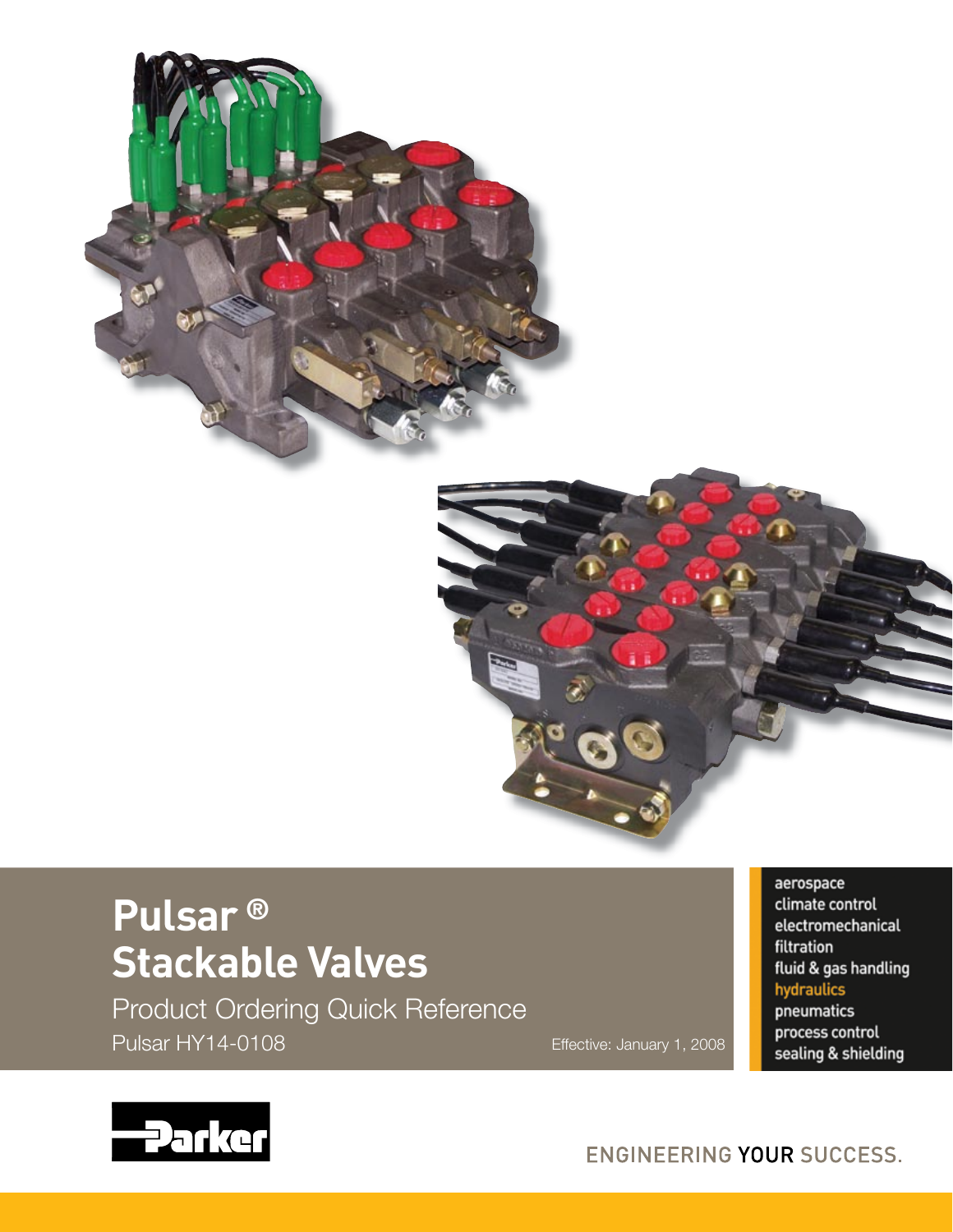### **WARNING – USER RESPONSIBILITY**

FAILURE OR IMPROPER SELECTION OR IMPROPER USE OF THE PRODUCTS DESCRIBED HEREIN OR RELATED ITEMS CAN CAUSE DEATH, PERSONAL INJURY AND PROPERTY DAMAGE.

- This document and other information from Parker-Hannifin Corporation, its subsidiaries and authorized distributors provide product or system options for further investigation by users having technical expertise. •
- The user, through its own analysis and testing, is solely responsible for making the final selection of the system and components and assuring that all performance, endurance, endurance, endurance, endurance, endurance, en the information concerning the product in the current product catalog and in any other materials provided from Parker or its subsidiaries or authorized distributors.
- To the extent that Parker or its subsidiaries or authorized distributors provide component or system options based upon data or specifications provided by the user, the user is responsible for determining that such data and specifications are suitable and sufficient for all applications and reasonably foreseeable uses of the components or systems.

#### **OFFER OF SALE**

The items described in this document are hereby offered for sale by Parker-Hannifin Corporation, its subsidiaries or its authorized distributors. This offer and its acceptance are<br>governed by the provisions stated in the d

#### **SAFETY GUIDE**

For safety information, see Safety Guide SG HY14-1000 at www.parker.com/safety or call 1-800-CParker.

© Copyright 2008, Parker Hannifin Corporation, All Rights Reserved

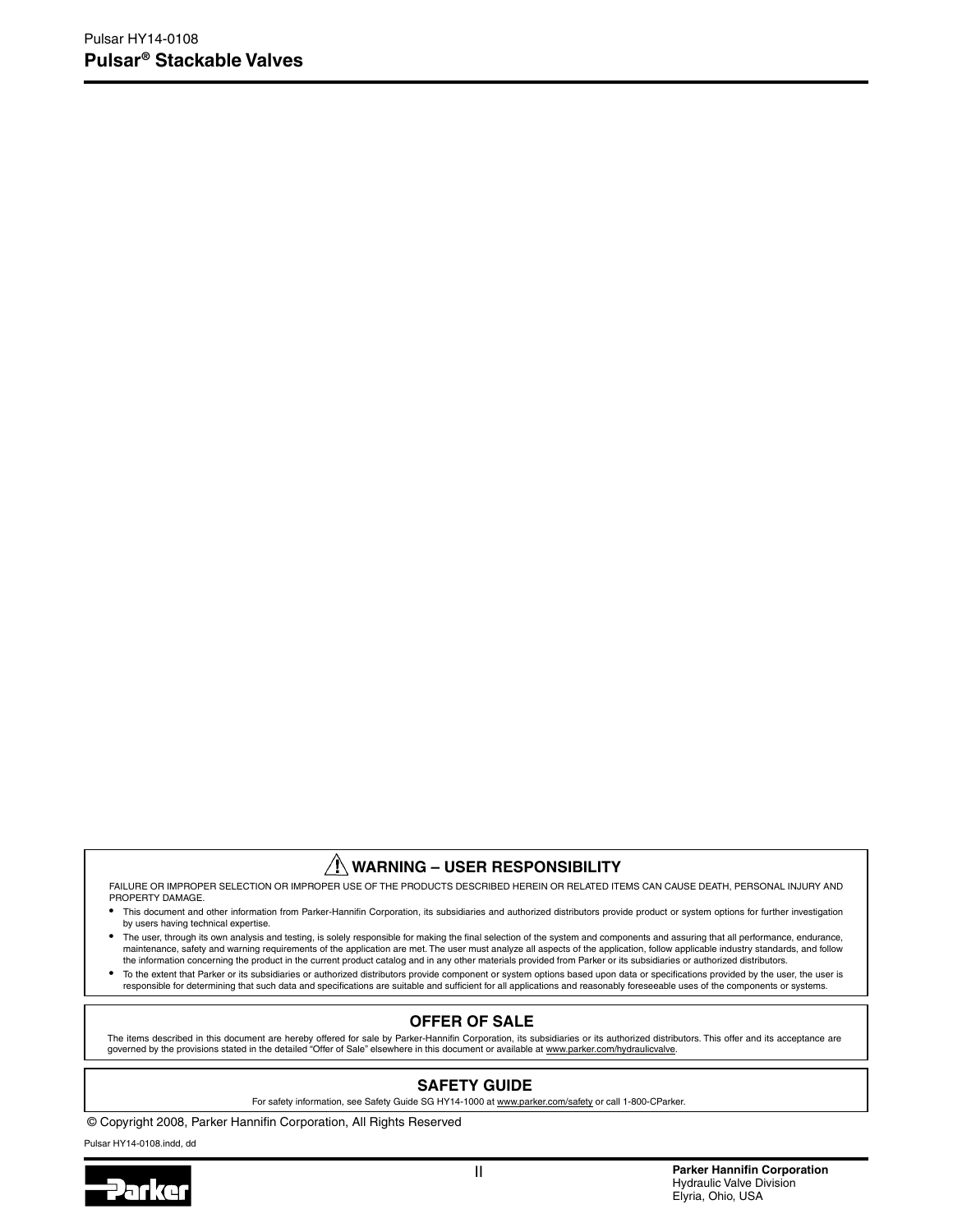#### **Pulsar® Stackable Valves** Pulsar HY14-0108

| <b>SERIES</b> | <b>DESCRIPTION</b>                                                                         | PAGE NO. |
|---------------|--------------------------------------------------------------------------------------------|----------|
|               |                                                                                            |          |
|               |                                                                                            |          |
|               |                                                                                            |          |
|               | VP/VPO Working Segment (Codes VH, VK, VN, VP, VQ, VW, VHO, VKO, VNO, VPO, VQO, VWO)  4 & 5 |          |
|               |                                                                                            |          |
|               |                                                                                            |          |
|               |                                                                                            |          |
|               |                                                                                            |          |
|               |                                                                                            |          |
|               |                                                                                            |          |
|               |                                                                                            |          |
|               |                                                                                            |          |
|               | VPLWorking Segment (Compensated) (Codes VKL, VNL, VPL, VQL, VWL) 12 & 13                   |          |
|               | VPLWorking Segment (Non-compensated) (Codes VQL, VPL, VKL, VWL) 14 & 15                    |          |
|               |                                                                                            |          |
|               |                                                                                            |          |
|               |                                                                                            |          |
|               |                                                                                            | . 20     |
|               |                                                                                            |          |
|               |                                                                                            |          |
|               |                                                                                            |          |
|               |                                                                                            |          |
|               |                                                                                            |          |
|               |                                                                                            |          |
|               |                                                                                            |          |

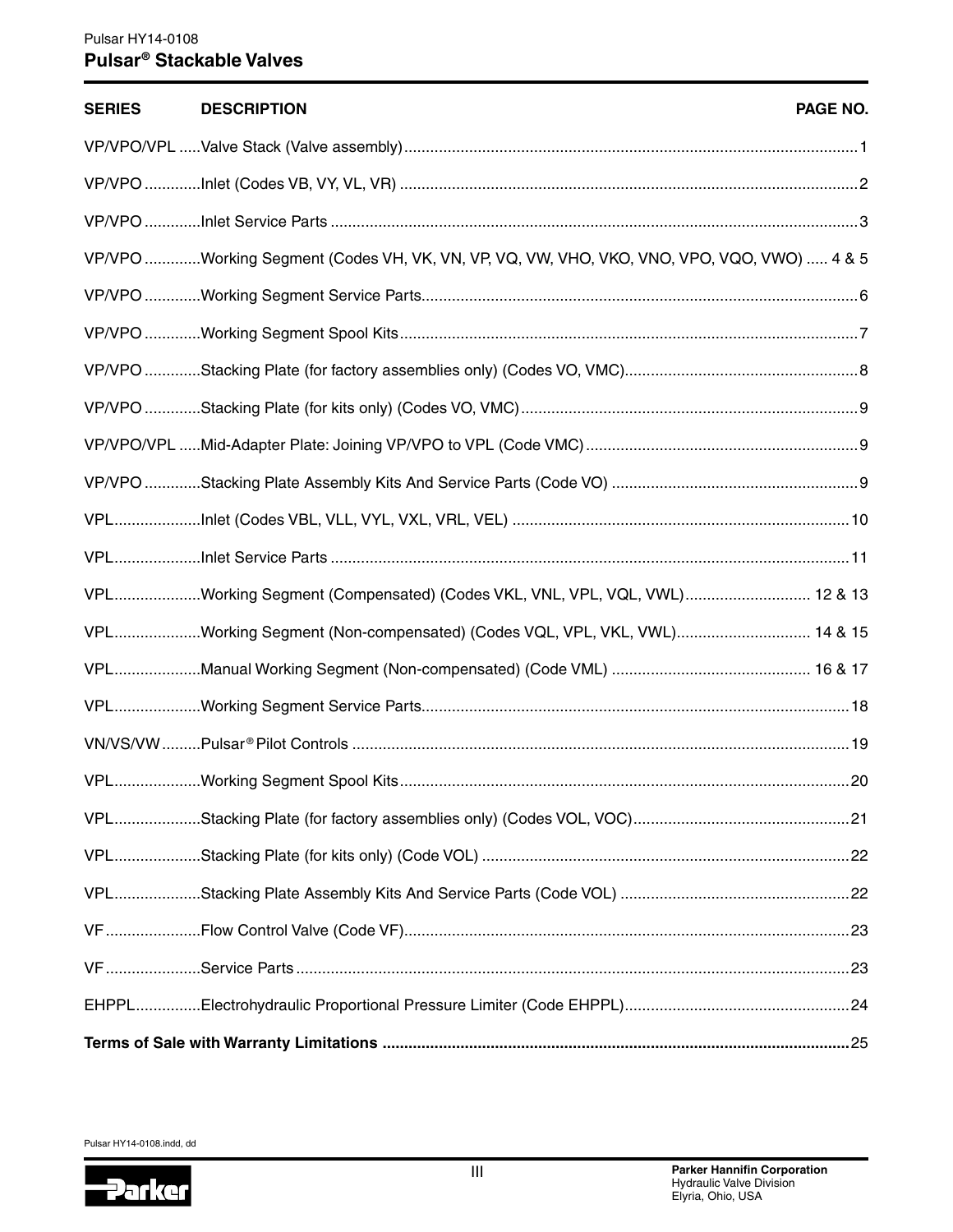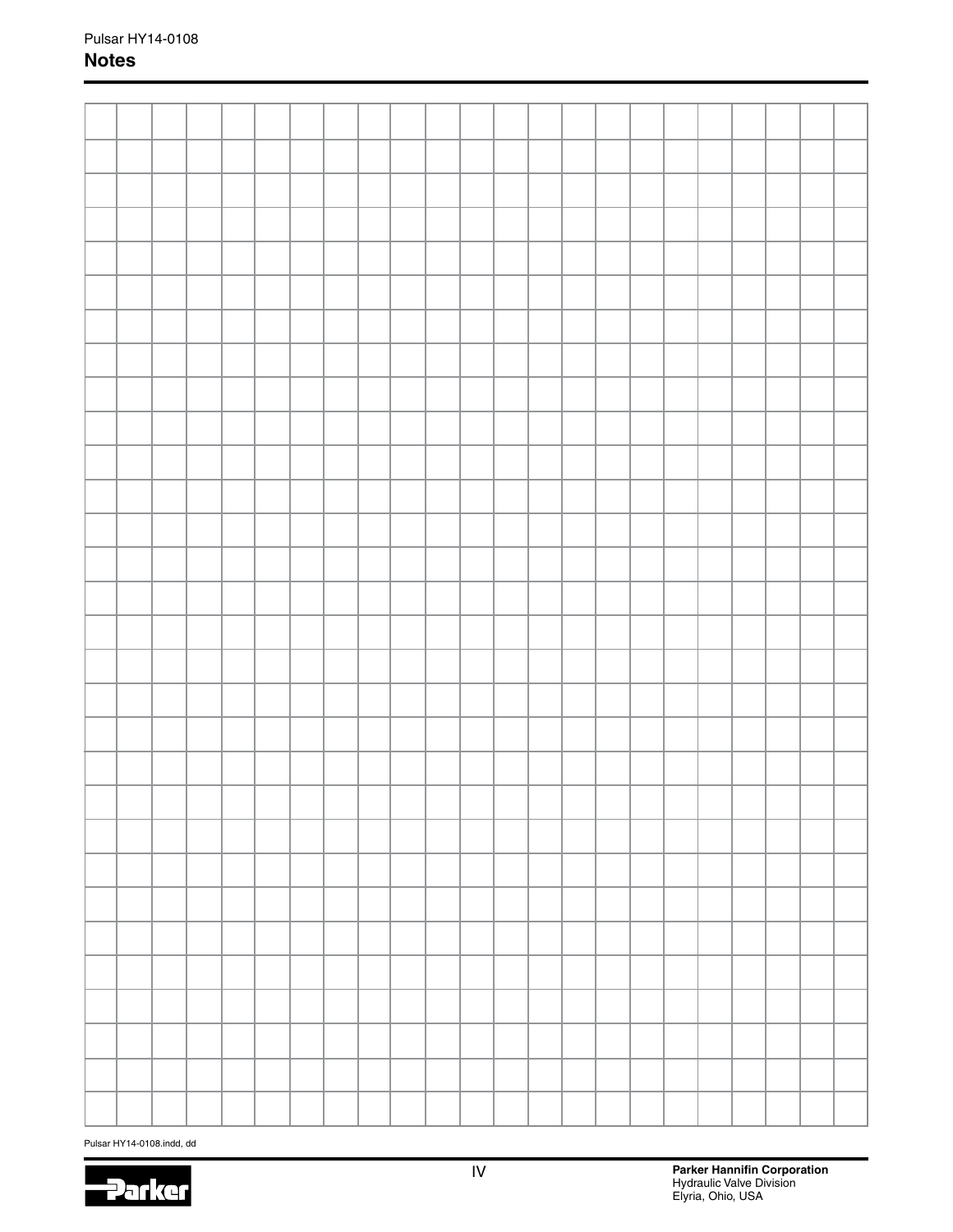**Valve Assemblies for VP/VPO/VPL Series Valve Stack**



| Code          | <b>Description</b>                                                                         |
|---------------|--------------------------------------------------------------------------------------------|
| 1             | Fixed pump with bypass compensator (VB, VBL, VBC)                                          |
| 3             | Load sense pump without relief (VL, VLL, VLC)                                              |
| 4             | Fixed pump with power beyond port (VB, VBL, VBC)                                           |
| $^{\dagger}5$ | Pressure compensated pump without relief (VX, VXL, VXC)                                    |
| 6             | Load sense pump with relief (VY, VYL, VYC)                                                 |
| tg            | Pressure compensated pump with relief (VR, VRL, VRC)                                       |
| tg            | Pressure compensated pump with inlet regulator, only for<br>non-compensated segments (VEL) |

† If any segments in the stack are non-compensated, then do not use a "5" or "8" type inlet. Either choose all compensated segments or use "9" type inlet with non-compensated segments.

*Ordering Example:* **VAL 1410-2504-203**

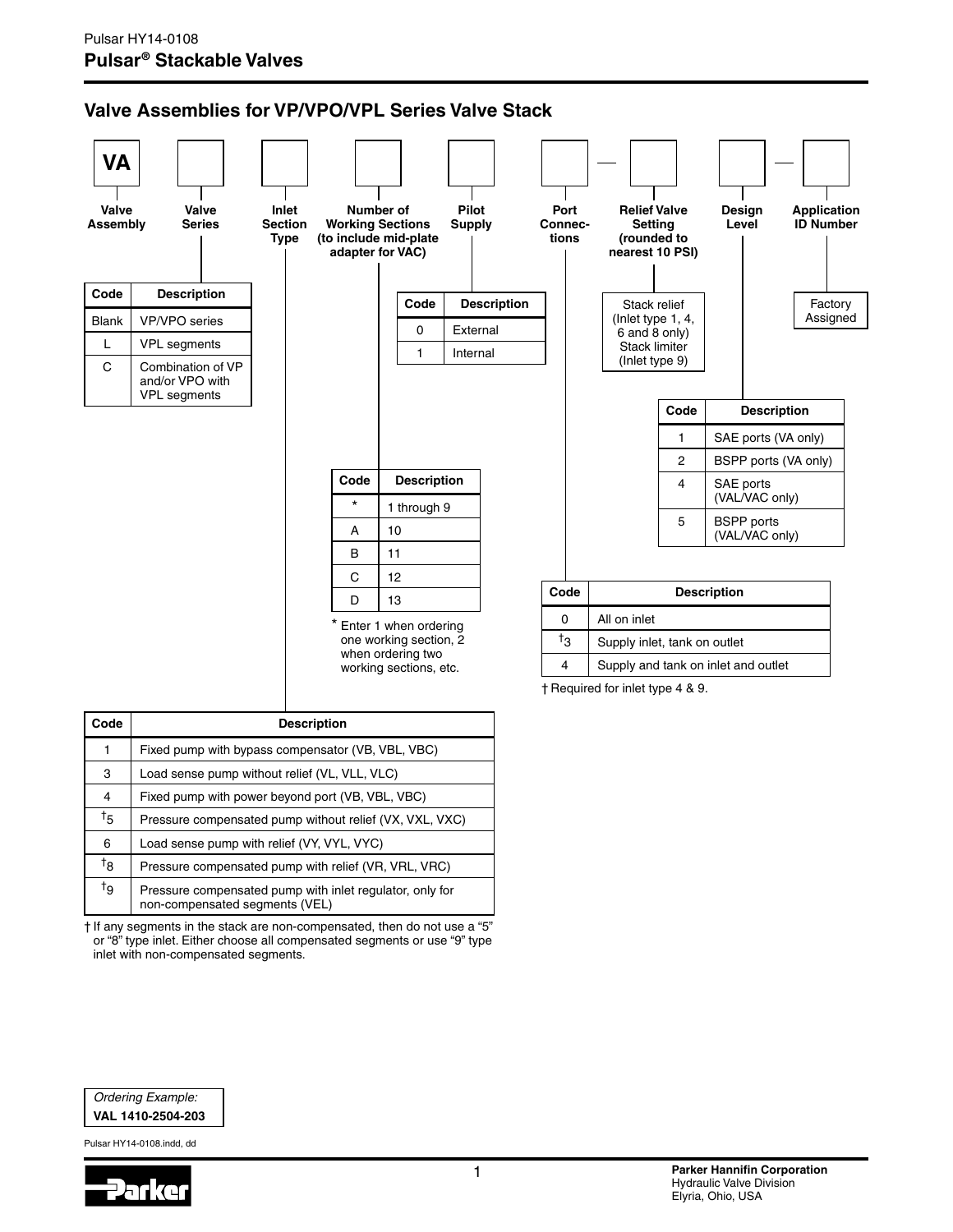#### **VP/VPO Series Inlet**



Pulsar HY14-0108.indd, dd

(combination stack)

![](_page_5_Picture_4.jpeg)

*Ordering Example:* **VB2211-3001**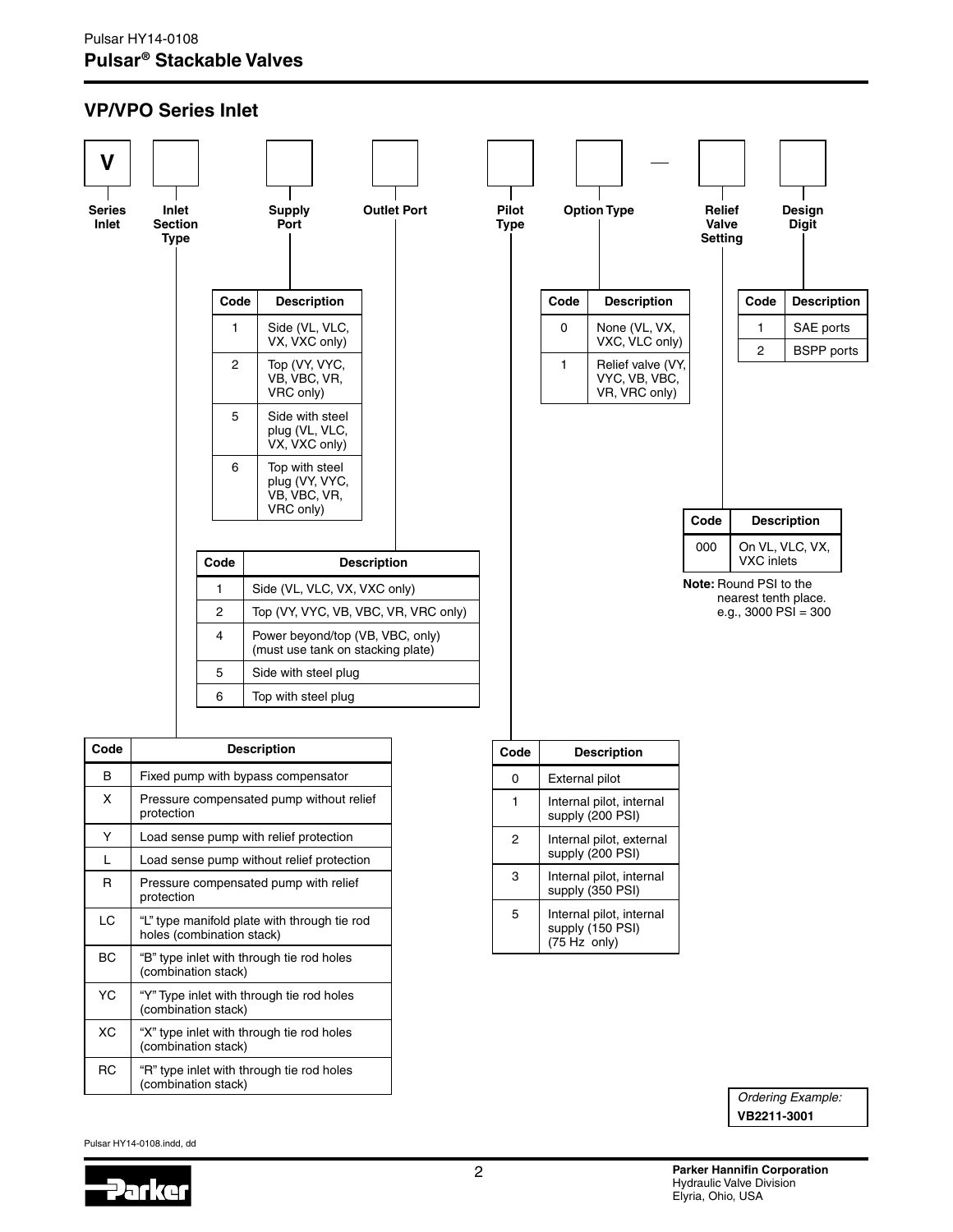| <b>Service Parts</b> |                                                                   |
|----------------------|-------------------------------------------------------------------|
| Part No.             | <b>Description</b>                                                |
| VAPPK1               | <b>Pilot Reducing Adjustment Screw</b><br>and Lock Nut Kit        |
| <b>VBCPK3001</b>     | Compensator Adjustment Kit<br>(Standard)                          |
| <b>VBIFK1</b>        | Inlet Pilot Filter Kit - Bypassing<br>(VB, VY, VBC, VYC, VR, VRC) |
| VBIFK2               | Inlet Pilot Filter Kit with External Supply                       |
| <b>VBISK1</b>        | <b>Bypass Inlet Spool Kit</b>                                     |
| VBPRK1               | Pilot Reducing Kit, 200 PSI                                       |
| VBPRK2               | Pilot Reducing Kit, 350 PSI                                       |
| VBSK1                | Compensator O-ring Kit<br>(VB, VBC, VY, VYC, VR, VRC)             |
| <b>VLPFK1</b>        | Inlet Pilot Filter - Load Sensing<br>(VL, VLC, VX, VXC)           |
| VPBPK1               | Power Beyond Plug Kit                                             |
| <b>VPOMK1</b>        | VPO Mounting Kit                                                  |
| VYISK1               | Relief Inlet Spool Kit (VY)                                       |

#### **VP/VPO Inlet VP/VPO Inlet (Cont.)**

#### **Inlet Seal Kit (VB,VY,VBC,VYC,VR,VRC)**

| Part No.      | <b>Description</b>       |
|---------------|--------------------------|
| VBSK2         | <b>SAE Nitrile</b>       |
| <b>VBSK2V</b> | <b>SAE Fluorocarbon</b>  |
| VBSK3         | <b>BSPP Nitrile</b>      |
| VBSK3V        | <b>BSPP Fluorocarbon</b> |
| VBSK4         | <b>JIS Nitrile</b>       |
| <b>VBSK4V</b> | <b>JIS Fluorocarbon</b>  |

#### **Inlet Seal Kit (VL,VLC,VX,VXC) Part No. Description** VLSK1 SAF Nitrile

| VLSK1         | SAE NITHIE               |
|---------------|--------------------------|
| <b>VLSK1V</b> | <b>SAE Fluorocarbon</b>  |
| VLSK2         | <b>BSPP Nitrile</b>      |
| VLSK2V        | <b>BSPP Fluorocarbon</b> |
| VLSK3         | <b>JIS Nitrile</b>       |
| VLSK3V        | <b>JIS Fluorocarbon</b>  |
|               |                          |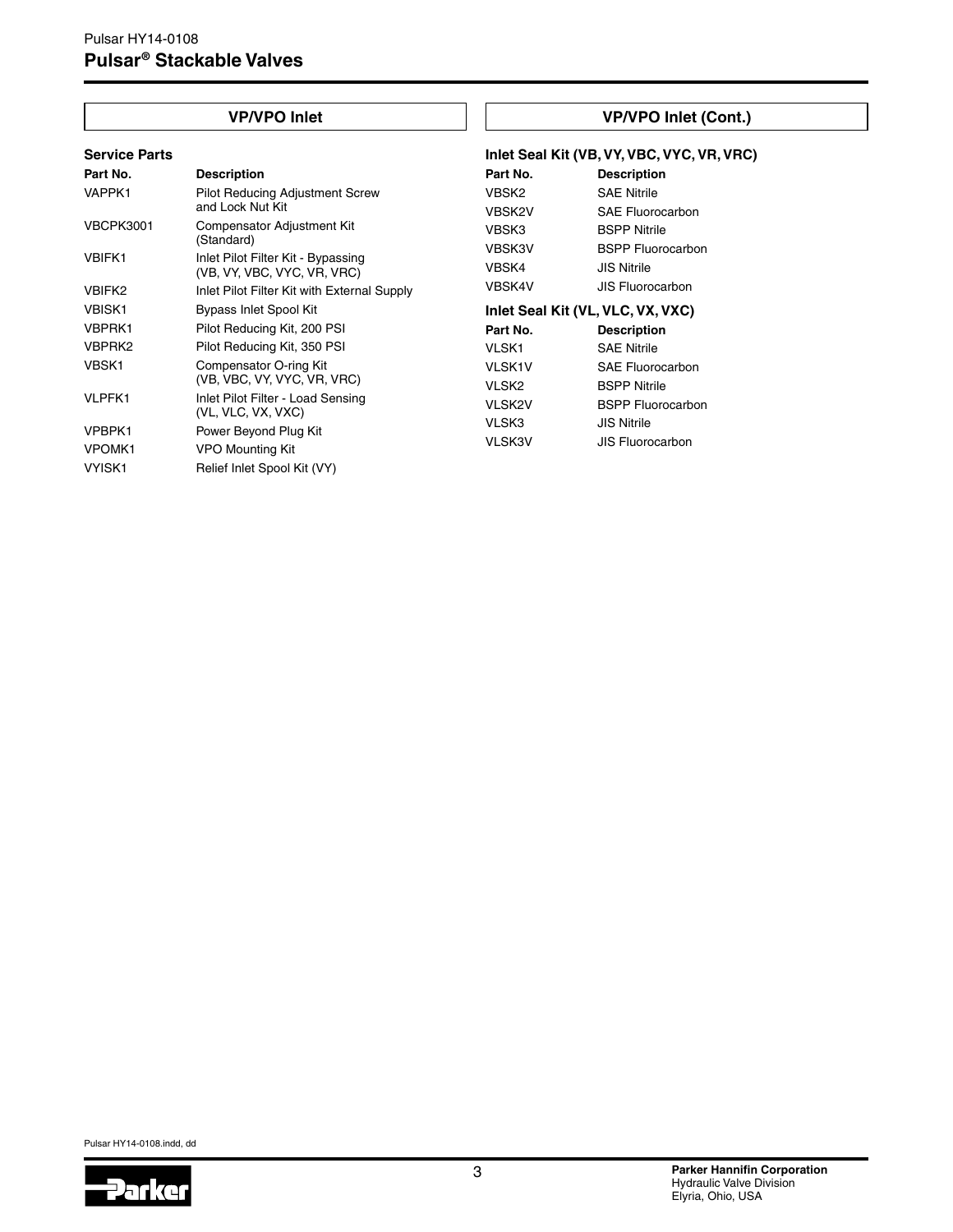#### **VP/VPO Series Working Segment**

![](_page_7_Figure_2.jpeg)

**Note:** Package segments are set at i.e., code  $6 = 53$  LPM (14 GPM) For different C1 and C2 flows (dual flows), consult Factory.

low side of compensator settings.

| Code                | Description                                         |  |  |  |
|---------------------|-----------------------------------------------------|--|--|--|
| н                   | Electrohydraulic<br>proportional<br>(High Response) |  |  |  |
| ĸ                   | Hydraulic remote<br>(200 psi pilot)                 |  |  |  |
| Ν                   | Manual control                                      |  |  |  |
| P                   | Electrohydraulic<br>proportional                    |  |  |  |
| റ                   | Electrohydraulic<br>on-off                          |  |  |  |
| w                   | Hydraulic remote<br>(350 psi pilot)                 |  |  |  |
| 7<br>Custom section |                                                     |  |  |  |

*Ordering Example:* **VPO8247-3241-22JJ**

![](_page_7_Picture_8.jpeg)

| Code           | <b>Description</b>                                                               |
|----------------|----------------------------------------------------------------------------------|
| 0              | None                                                                             |
| 1              | 12V Pulsar with 12" flying leads                                                 |
| 2              | 12V 75 Hz Pulsar with 12" flying leads                                           |
| 3              | 12V Pulsar with Weather Pack connector, 12" leads                                |
| 4              | 12V 75 Hz Pulsar with Weather Pack connector, 12" leads                          |
| 5              | 24V Pulsar with 12" flying leads                                                 |
| 6              | 24V 75 Hz Pulsar with 12" flying leads                                           |
| $\overline{7}$ | 24V Pulsar with Weather Pack connector, 12" leads                                |
| 8              | 24V 75 Hz Pulsar with Weather Pack connector, 12" leads                          |
| C              | 12V ATEX Pulsar with 100" leads                                                  |
| D              | 24V ATFX Pulsar with 100" leads                                                  |
| F              | 12V 75 Hz Pulsar with Deutsch connector, 12" leads                               |
| F              | 24V 75 Hz Pulsar with Deutsch connector, 12" leads                               |
| N              | 12V Pulsar with 36" leads                                                        |
| Q              | 24V Pulsar with 36" leads                                                        |
| S              | 11.2V, Intrinsically Safe with male ELECTRO connector                            |
| т              | 11.2V, Intrinsically Safe with Weather Pack connector                            |
| P              | 12V Pulsar with 36" leads with Weather Pack connector                            |
| R              | 24V Pulsar with 36" leads with Weather Pack connector                            |
| x              | 12V Explosion Proof (MSHA 30 CFR, Part 18)<br>Pulsar with male ELECTRO connector |
| Υ              | 24V Explosion Proof (MSHA 30 CFR, Part 18)<br>Pulsar with male ELECTRO connector |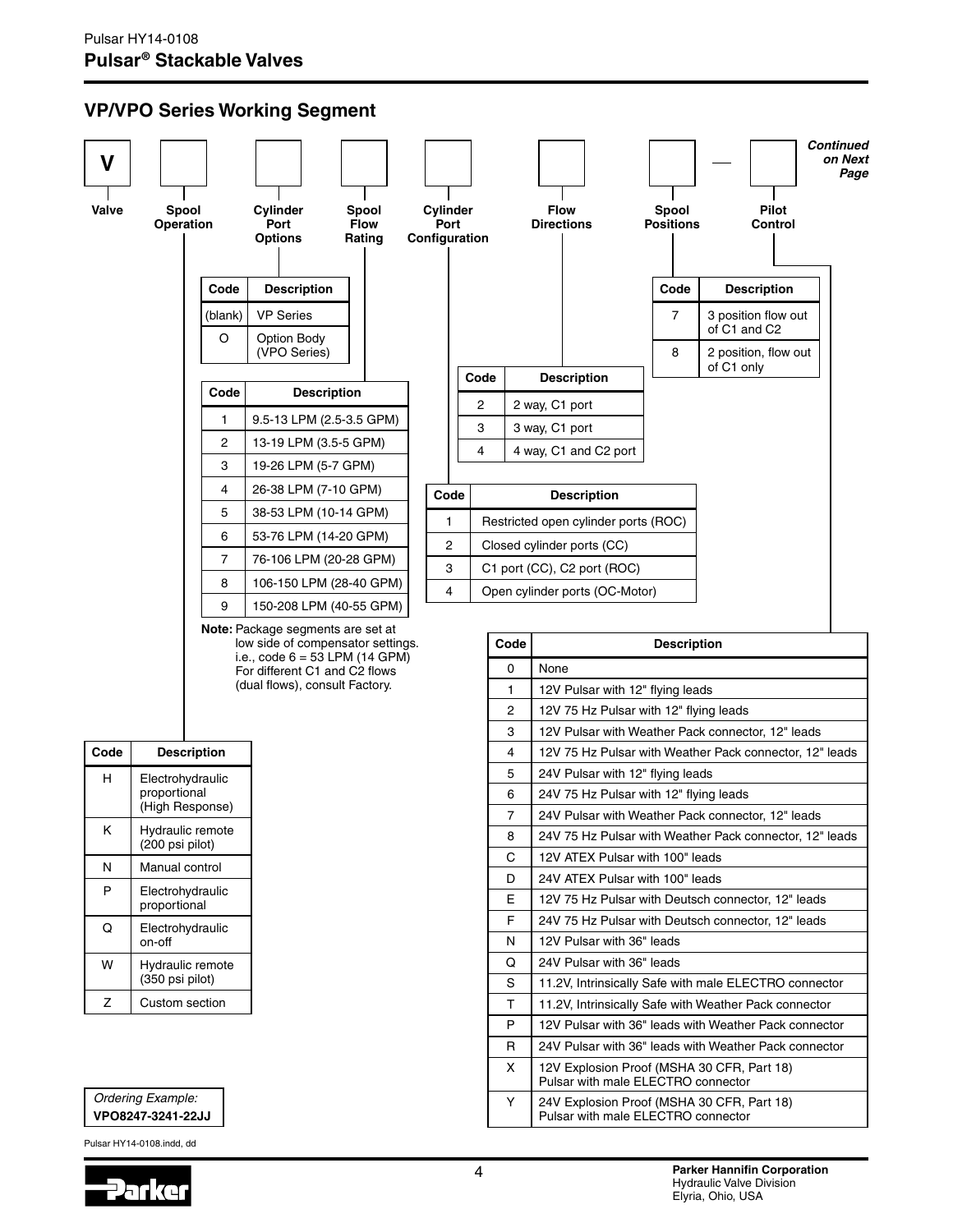![](_page_8_Figure_1.jpeg)

| Code           | <b>Description</b>                                                                             |
|----------------|------------------------------------------------------------------------------------------------|
| $t_1$          | Non-compensated (for desired flow, select<br>2 sizes smaller spool min. rating)                |
| $\overline{2}$ | Individual segment compensator (ISC)<br>shim adjust, low profile design                        |
| $tt_3$         | ISC with external adjust pressure limiter low<br>profile, single segment                       |
| $tt_4$         | ISC with external adjust pressure limiter low<br>profile, multi-segment, first position        |
| $tt_5$         | ISC with external adjust pressure limiter low<br>profile, multi-segment, intermediate position |
| $^{11}6$       | ISC with external adjust pressure limiter low<br>profile, multi-segment, final position        |
| А              | Externally adjustable ISC, high profile design                                                 |
| E              | Individual compensator with ported<br>L.S. plug                                                |

† Without compensation, max flow can only be adjusted with flow limiters.

††For package segments, pressure limiters are set at 1500 PSI.

| Code | <b>Description</b>                |
|------|-----------------------------------|
|      | Relief                            |
| 2    | Relief, with anticavitation check |
| 3    | Anticavitation check              |
|      | Float, 12 VDC                     |
| 5    | Float, 24 VDC                     |
| 6    | Defeat plug                       |

O N/A

| Code | <b>Description</b>                |
|------|-----------------------------------|
|      | Relief                            |
| 2    | Relief, with anticavitation check |
| 3    | Anticavitation check              |
|      | Float, 12 VDC                     |
| 5    | Float, 24 VDC                     |
| 6    | Defeat plug                       |

![](_page_8_Picture_8.jpeg)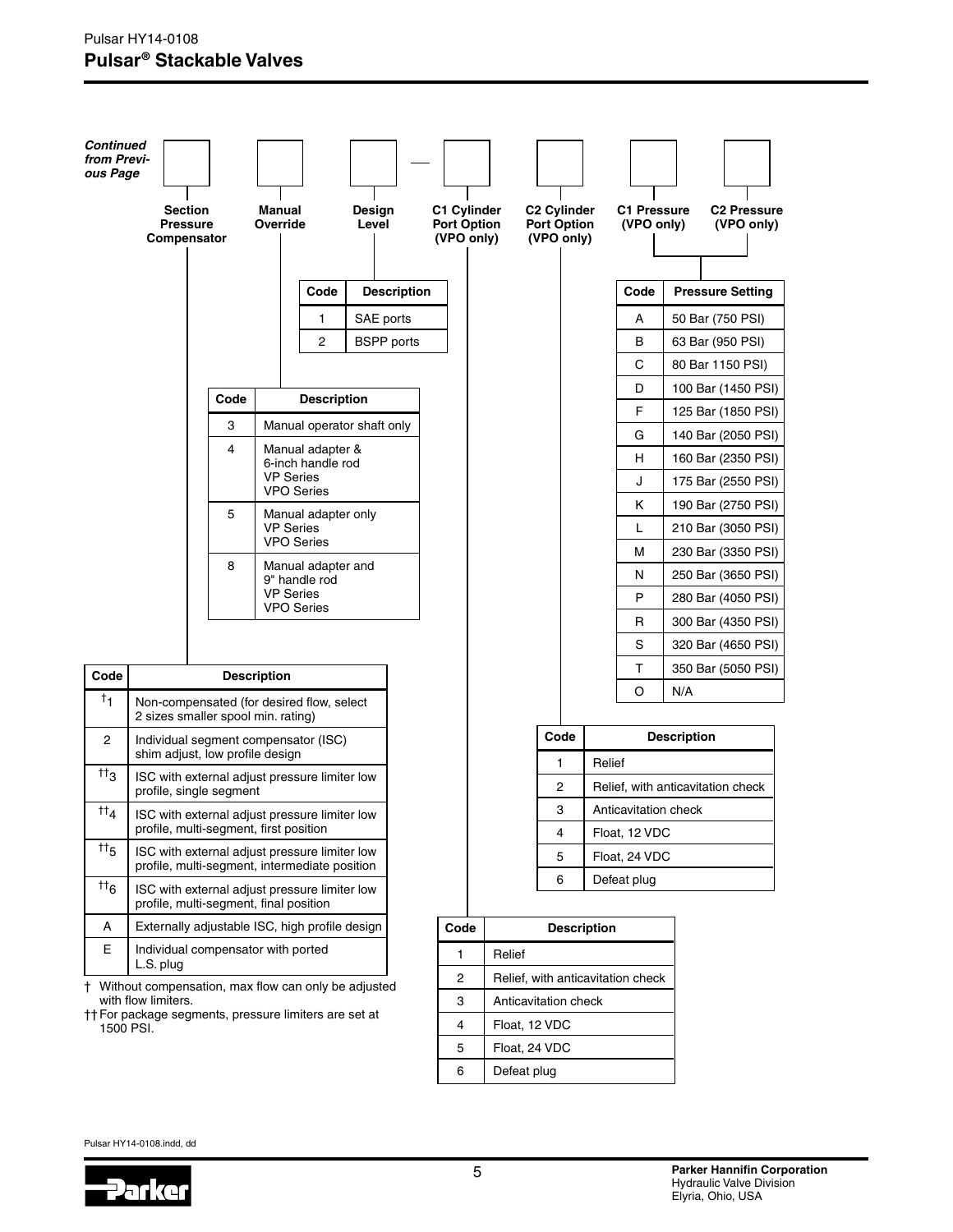#### **VP/VPO Series Working Segment**

#### **Service Parts**

| Part No.       | <b>Description</b>                                                               | Part No.                                     | <b>Description</b>                                                        |  |  |  |
|----------------|----------------------------------------------------------------------------------|----------------------------------------------|---------------------------------------------------------------------------|--|--|--|
| <b>VORLSK1</b> | <b>Refurbished Load Sense Kit</b>                                                | <b>VPPLX1K1502</b>                           | High Profile Pressure Limiter Kit,                                        |  |  |  |
| <b>VPCSK1</b>  | Individual Compensator Shim Kit                                                  |                                              | Single Segment                                                            |  |  |  |
|                | (100 each 0.025, 0.008, 0.003)                                                   | VPPLX2K1502                                  | High Profile Pressure Limiter Kit,<br>Multi-Segment, First Position       |  |  |  |
| VPEPK1         | End Plug Kit                                                                     | VPPLX3K1502                                  | High Profile Pressure Limiter Kit,                                        |  |  |  |
| <b>VPFAK1</b>  | Flow Symmetry Adjustment Kit                                                     |                                              | Multi-Segment, Intermediate Position                                      |  |  |  |
| <b>VPFHAK1</b> | Fixed Operator Adapter Kit (VP)                                                  | <b>VPPLX4K1502</b>                           | High Profile Pressure Limiter Kit,                                        |  |  |  |
| <b>VPFLK1</b>  | Flow Limiter Kit                                                                 |                                              | Multi-Segment, Final Position                                             |  |  |  |
| VPFS1K2        | Compensator Field Service Kit<br>(Dual springs) (Low Profile)                    | <b>VPWSSK1</b>                               | <b>Working Segment Seal Kit</b><br>(All Segment Seals) SAE, Nitrile       |  |  |  |
| VPHRK1         | High Response Service Kit                                                        | VPWSSK2                                      | <b>Working Segment Seal Kit</b>                                           |  |  |  |
| VPLFHAK3       | Fixed Operator Adapter Kit (VPO)                                                 |                                              | (All Segment Seals) BSPP, Nitrile                                         |  |  |  |
| VPLH6K2        | Manual Operator (6 inch) Handle Kit<br>(hex shaft design) (Standard)             | VPWSSK3                                      | <b>Working Segment Seal Kit</b><br>(All Segment Seals) JIS, Nitrile       |  |  |  |
| VPMOK2         | Manual Operator Kit (Multiple Position)<br>(hex shaft design) (Std) (VP Series)  | <b>VPWSSK1V</b>                              | <b>Working Segment Seal Kit</b><br>(All Segment Seals) SAE, Fluorocarbon  |  |  |  |
| VPOMOK2        | Manual Operator Kit (Multiple Position)<br>(hex shaft design) (Std) (VPO Series) | VPWSSK2V                                     | <b>Working Segment Seal Kit</b><br>(All Segment Seals) BSPP, Fluorocarbon |  |  |  |
| VPPCK2         | Pressure Compensator Kit<br>(Externally Adjust)                                  | <b>VPWSSK3V</b>                              | Working Segment Seal Kit<br>(All Segment Seals) JIS, Fluorocarbon         |  |  |  |
| VPPCK3         | Pressure Compensator Kit (Standard)                                              | <b>Workport Option Cartridges (VPO Only)</b> |                                                                           |  |  |  |
|                | (Low Profile) (Dual Springs)<br>(Supersedes VPPCK1)                              | Part No.                                     | <b>Description</b>                                                        |  |  |  |
| VPPCPK1        | Ported Compensator Plug Kit SAE #4                                               | VPOAV1K1                                     | <b>Anticavitation Check</b>                                               |  |  |  |
| VPPCPK2        | Ported Compensator Plug Kit BSPP G-1/4                                           | VPOFV1K1                                     | Electric Float Valve (2P-2W, N.C.),<br>12 volt                            |  |  |  |
| VPPLX1K1501    | Low Profile Pressure Limiter Kit,<br>Single Segment                              | VPOFV2K1                                     | Electric Float Valve (2P-2W, N.C.),<br>24 volt                            |  |  |  |
| VPPLX2K1501    | Low Profile Pressure Limiter Kit,<br>Multi-Segment, First Position               | VPORA1K1*                                    | Relief w/Anticavitation Check (3000 PSI)                                  |  |  |  |
| VPPLX3K1501    |                                                                                  |                                              |                                                                           |  |  |  |
|                |                                                                                  |                                              |                                                                           |  |  |  |
|                | Low Profile Pressure Limiter Kit,                                                | VPORV1K1*                                    | Standard Relief Valve (3000 PSI)                                          |  |  |  |
| VPPLX4K1501    | Multi-Segment, Intermediate Position<br>Low Profile Pressure Limiter Kit,        | <b>VPORVSK1</b><br>VPOSP1K1                  | Port Option Seal Kit<br>Defeat Plug Kit                                   |  |  |  |

#### **Pilot Controls – See Page 19**

Pulsar HY14-0108.indd, dd

![](_page_9_Picture_6.jpeg)

#### **VP/VPO Series Working Segment (Cont.)**

**Service Parts (cont.)**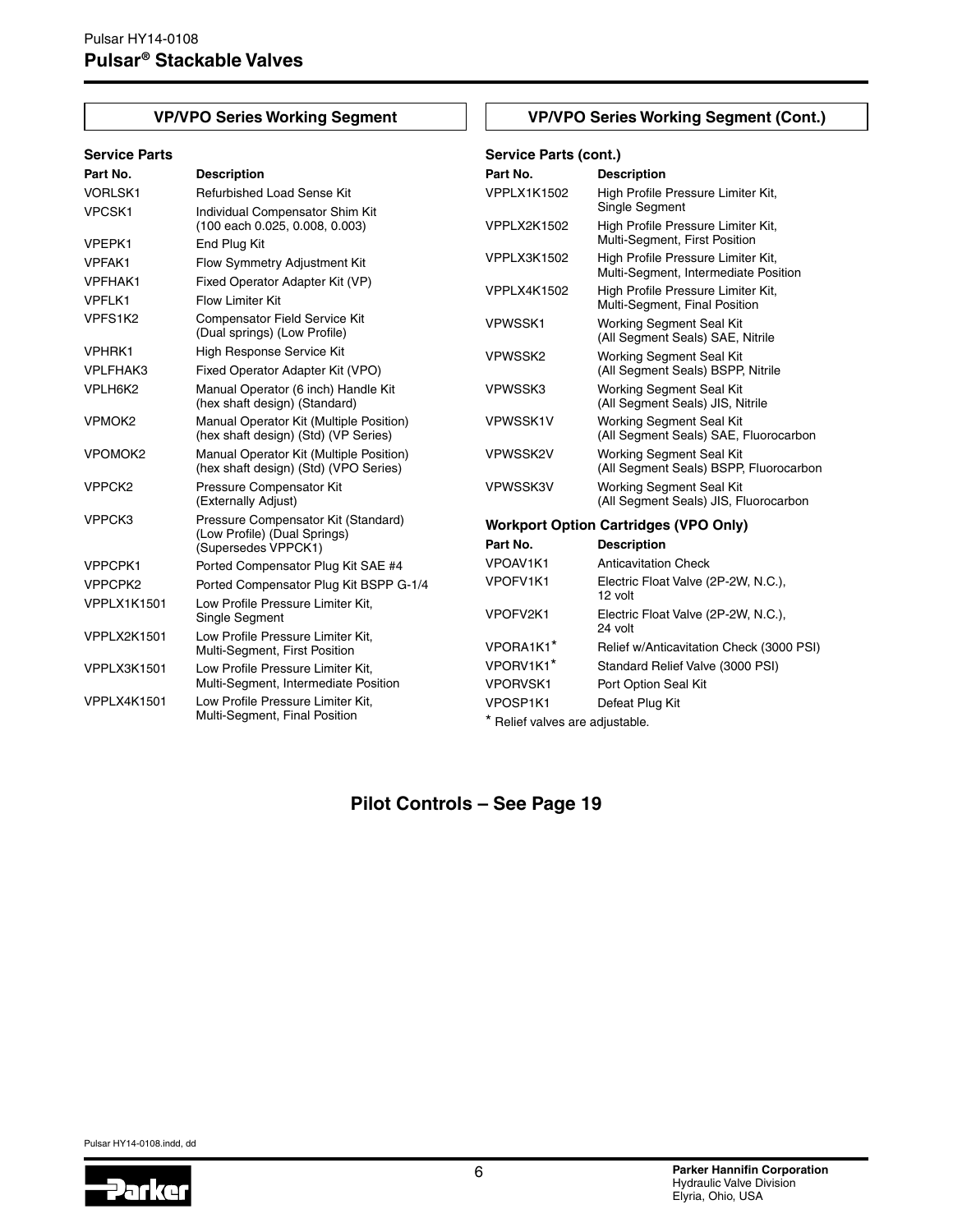| <b>VP/VPO Series Working Segment Spool Kits</b> |  |  |  |  |  |  |
|-------------------------------------------------|--|--|--|--|--|--|
|-------------------------------------------------|--|--|--|--|--|--|

| <b>VP/VK/VN/VQ Segments</b>     |                        |                       |                         |                         |
|---------------------------------|------------------------|-----------------------|-------------------------|-------------------------|
| <b>Flow Rating</b><br>(GPM)     | 3-POS<br>$3-WAY$ (C.C) | 3-POS<br>4-WAY (C.C.) | 3-POS<br>4-WAY (R.O.C.) | 3-POS<br>4-WAY (O.C.M.) |
| $2.5 - 3.5$                     | <b>VP133K1</b>         | <b>VP124K1</b>        | <b>VP114K1</b>          | <b>VP144K1</b>          |
| $3.5 - 5.0$                     | <b>VP233K1</b>         | <b>VP224K1</b>        | <b>VP214K1</b>          | <b>VP244K1</b>          |
| $5.0 - 7.0$                     | <b>VP333K1</b>         | VP324K1               | VP314K1                 | <b>VP344K1</b>          |
| $7.0 - 10.0$                    | <b>VP433K1</b>         | <b>VP424K1</b>        | <b>VP414K1</b>          | <b>VP444K1</b>          |
| 10.0-14.0                       | <b>VP533K1</b>         | <b>VP524K1</b>        | <b>VP514K1</b>          | <b>VP544K1</b>          |
| 14.0-20.0                       | <b>VP633K1</b>         | VP624K1               | VP614K1                 | VP644K1                 |
| 20.0-28.0                       | <b>VP733K1</b>         | <b>VP724K1</b>        | <b>VP714K1</b>          | <b>VP744K1</b>          |
| 28.0-40.0                       | <b>VP833K1</b>         | <b>VP824K1</b>        | <b>VP814K1</b>          | <b>VP844K1</b>          |
| 40.0-55.0                       | <b>VP933K1</b>         | <b>VP924K1</b>        | <b>VP914K1</b>          | <b>VP944K1</b>          |
| <b>VPO/VKO/VNO/VQO Segments</b> |                        |                       |                         |                         |
| <b>Flow Rating</b>              | 3-POS                  | 3-POS                 | 3-POS                   | 3-POS                   |
| (GPM)                           | 3-WAY (C.C)            | 4-WAY (C.C.)          | 4-WAY (R.O.C.)          | 4-WAY (O.C.M.)          |
| $2.5 - 3.5$                     | <b>VPO133K1</b>        | <b>VPO124K1</b>       | <b>VPO114K1</b>         | <b>VPO144K1</b>         |
| $3.5 - 5.0$                     | <b>VPO233K1</b>        | <b>VPO224K1</b>       | <b>VPO214K1</b>         | <b>VPO244K1</b>         |
| $5.0 - 7.0$                     | <b>VPO333K1</b>        | <b>VPO324K1</b>       | <b>VPO314K1</b>         | <b>VPO344K1</b>         |
| 7.0-10.0                        | VPO433K1               | <b>VPO424K1</b>       | <b>VPO414K1</b>         | <b>VPO444K1</b>         |
| 10.0-14.0                       | VPO533K1               | <b>VPO524K1</b>       | <b>VPO514K1</b>         | <b>VPO544K1</b>         |
| 14.0-20.0                       | <b>VPO633K1</b>        | <b>VPO624K1</b>       | <b>VPO614K1</b>         | <b>VPO644K1</b>         |
| 20.0-28.0                       | <b>VPO733K1</b>        | <b>VPO724K1</b>       | <b>VPO714K1</b>         | <b>VPO744K1</b>         |
| 28.0-40.0                       | <b>VPO833K1</b>        | <b>VPO824K1</b>       | <b>VPO814K1</b>         | VPO844K1                |
| 40.0-55.0                       | <b>VPO933K1</b>        | <b>VPO924K1</b>       | <b>VPO914K1</b>         | <b>VPO944K1</b>         |
| <b>VW Segments</b>              |                        |                       |                         |                         |
| <b>Flow Rating</b><br>(GPM)     | 3-POS<br>3-WAY (C.C)   | 3-POS<br>4-WAY (C.C.) | 3-POS<br>4-WAY (R.O.C.) | 3-POS<br>4-WAY (O.C.M.) |
| $2.5 - 3.5$                     | <b>VW133K1</b>         | <b>VW124K1</b>        | <b>VW114K1</b>          | <b>VW144K1</b>          |
| $3.5 - 5.0$                     | <b>VW233K1</b>         | <b>VW224K1</b>        | <b>VW214K1</b>          | <b>VW244K1</b>          |
| $5.0 - 7.0$                     | VW333K1                | <b>VW324K1</b>        | <b>VW314K1</b>          | <b>VW344K1</b>          |
| $7.0 - 10.0$                    | VW433K1                | <b>VW424K1</b>        | <b>VW414K1</b>          | <b>VW444K1</b>          |
| 10.0-14.0                       | VW533K1                | <b>VW524K1</b>        | <b>VW514K1</b>          | <b>VW544K1</b>          |
| 14.0-20.0                       | VW633K1                | <b>VW624K1</b>        | <b>VW614K1</b>          | VW644K1                 |
| 20.0-28.0                       | VW733K1                | <b>VW724K1</b>        | <b>VW714K1</b>          | VW744K1                 |
| 28.0-40.0                       | VW833K1                | <b>VW824K1</b>        | <b>VW814K1</b>          | <b>VW844K1</b>          |
| 40.0-55.0                       | VW933K1                | <b>VW924K1</b>        | <b>VW914K1</b>          | <b>VW944K1</b>          |
| <b>VWO Segments</b>             |                        |                       |                         |                         |
| <b>Flow Rating</b><br>(GPM)     | 3-POS<br>$3-WAY$ (C.C) | 3-POS<br>4-WAY (C.C.) | 3-POS<br>4-WAY (R.O.C.) | 3-POS<br>4-WAY (O.C.M.) |
| $2.5 - 3.5$                     | <b>VWO133K1</b>        | <b>VWO124K1</b>       | <b>VWO114K1</b>         | VW0144K1                |
| $3.5 - 5.0$                     | <b>VWO233K1</b>        | <b>VWO224K1</b>       | VWO214K1                | VWO244K1                |
| $5.0 - 7.0$                     | <b>VWO333K1</b>        | VWO324K1              | VWO314K1                | VWO344K1                |
| $7.0 - 10.0$                    | <b>VWO433K1</b>        | VWO424K1              | <b>VWO414K1</b>         | <b>VWO444K1</b>         |
| 10.0-14.0                       | <b>VWO533K1</b>        | VWO524K1              | VWO514K1                | VWO544K1                |
| 14.0-20.0                       | VWO633K1               | VWO624K1              | VWO614K1                | <b>VWO644K1</b>         |
| 20.0-28.0                       | <b>VWO733K1</b>        | <b>VWO724K1</b>       | <b>VWO714K1</b>         | <b>VWO744K1</b>         |
| 28.0-40.0                       | <b>VWO833K1</b>        | <b>VWO824K1</b>       | <b>VWO814K1</b>         | VWO844K1                |
| 40.0-55.0                       | VWO933K1               | <b>VWO924K1</b>       | <b>VWO914K1</b>         | VWO944K1                |

![](_page_10_Picture_4.jpeg)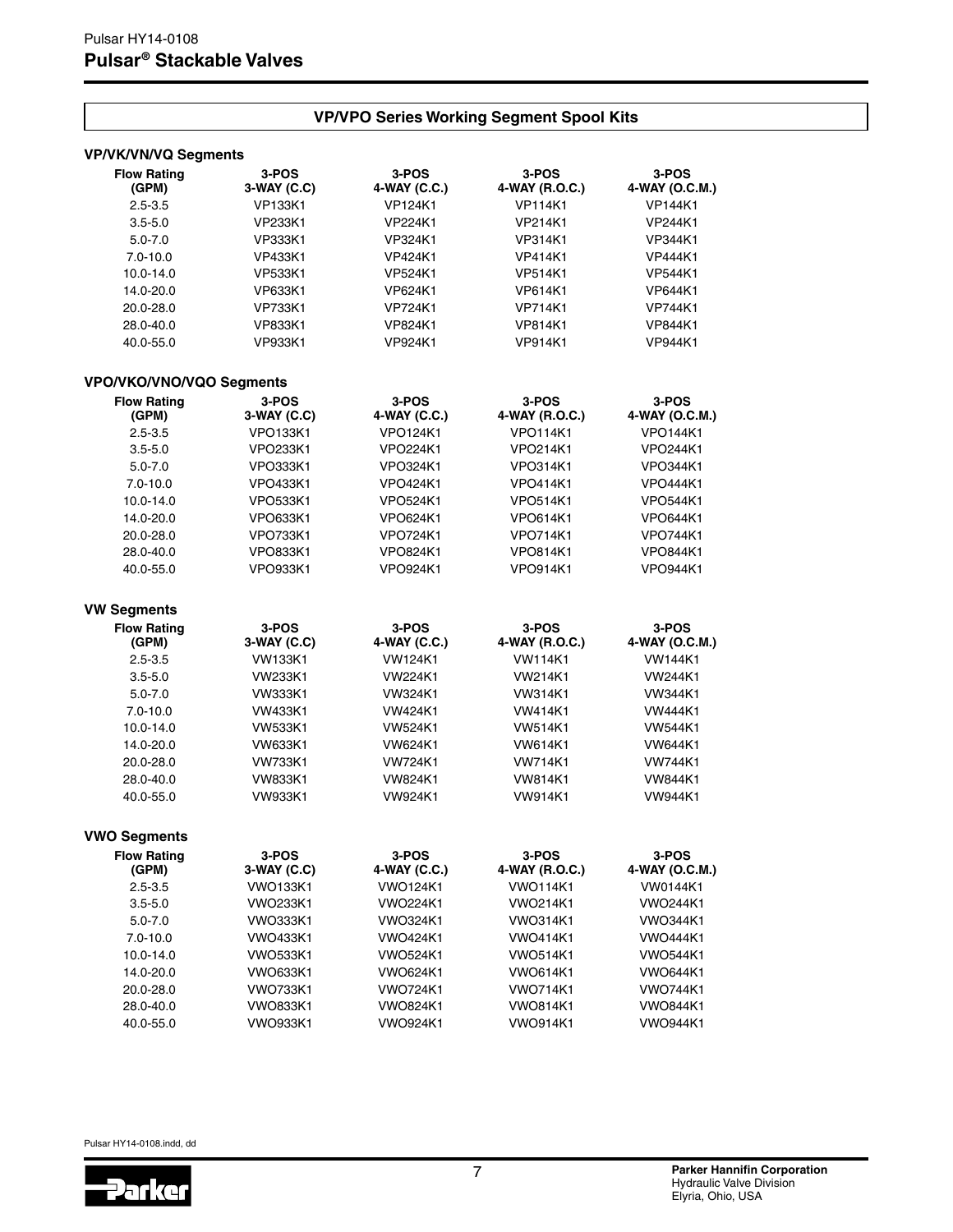#### **VP/VPO Series Stacking Plate (for factory assembly only)**

![](_page_11_Figure_2.jpeg)

| А | Inlet sections without relief protection<br>(VLC, VXC)   |
|---|----------------------------------------------------------|
| B | Inlet sections with relief protection<br>(VBC, VYC, VRC) |

*Ordering Example:* **VO5151-0301**

![](_page_11_Picture_6.jpeg)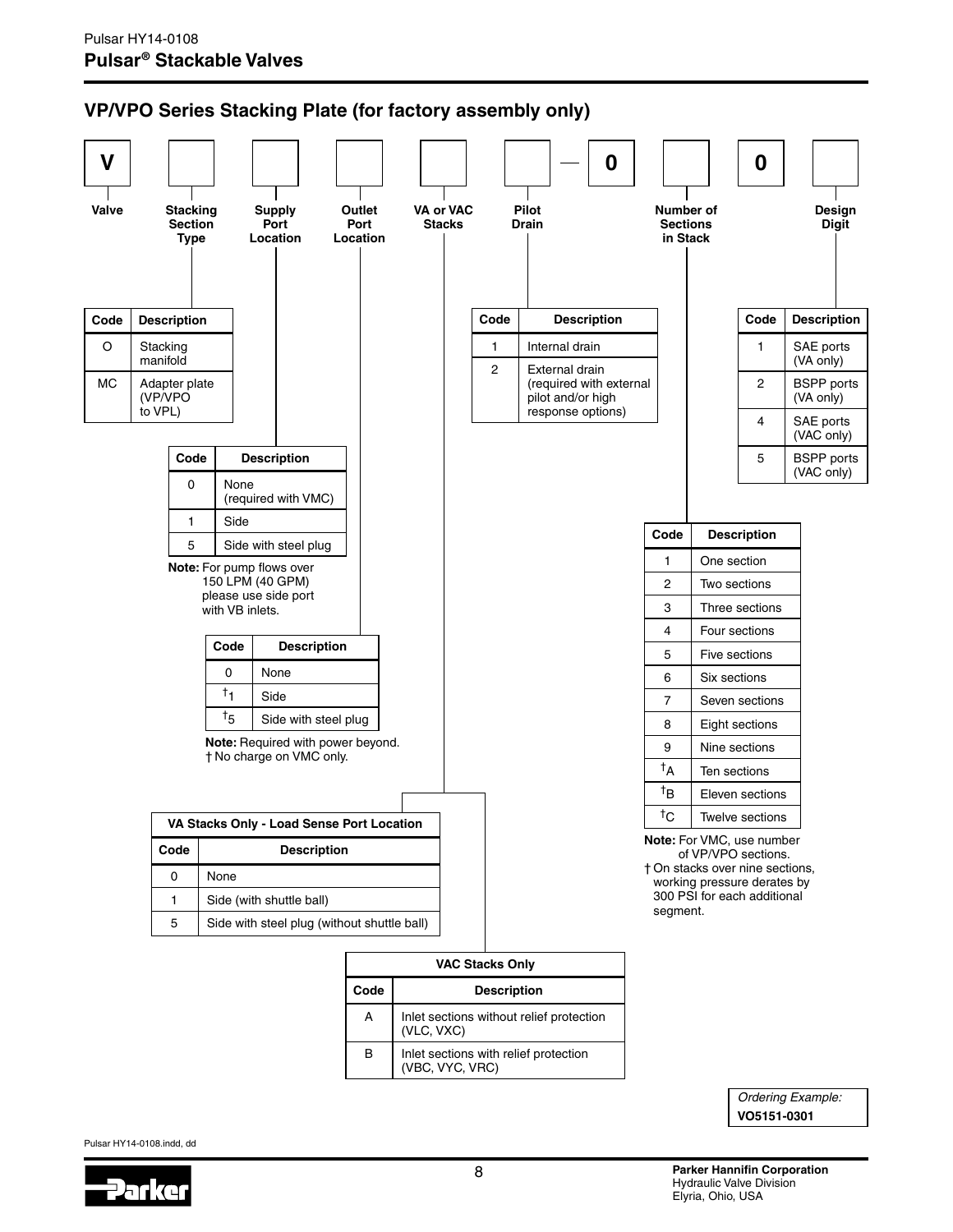#### **VP/VPO Series Stacking Plate (for kits only)**

#### **Service Parts**

| <b>Description</b>                      |
|-----------------------------------------|
| Stacking Plate Kit (No Ports) SAE       |
| Stacking Plate Kit (Ports) SAE          |
| Stacking Plate Kit (Ports & Plugs) SAE  |
| Stacking Plate Kit (No Ports) BSPP      |
| Stacking Plate Kit (Ports) BSPP         |
| Stacking Plate Kit (Ports & Plugs) BSPP |
|                                         |

#### **Mid-Adapter Plate: Joining VP/VPO to VPL Series**

| Part No.          | <b>Description</b> |  |
|-------------------|--------------------|--|
| VMCK4             | (SAE, Design 4)    |  |
| VMCK <sub>5</sub> | (BSPP, Design 5)   |  |

#### **VP/VPO Stacking Plate**

#### **Assembly Kits**

| (Tie Rods, Seal Plates, O-Rings, Shuttle Balls) |                                                   |  |
|-------------------------------------------------|---------------------------------------------------|--|
| Part No.                                        | <b>Description</b>                                |  |
| VA <sub>1</sub> K <sub>1</sub>                  | 1 Section                                         |  |
| <b>VA2K1</b>                                    | 2 Section                                         |  |
| VA3K1                                           | 3 Section                                         |  |
| VA4K1                                           | 4 Section                                         |  |
| VA <sub>5</sub> K <sub>1</sub>                  | 5 Section                                         |  |
| VA6K1                                           | 6 Section                                         |  |
| <b>VA7K1</b>                                    | 7 Section                                         |  |
| VA8K1                                           | 8 Section                                         |  |
| VA9K1                                           | 9 Section                                         |  |
| VAAK1                                           | 10 Section                                        |  |
| VABK1                                           | 11 Section                                        |  |
| VACK1                                           | 12 Section                                        |  |
|                                                 | <b>Assembly Kits - Combination Stacks VPL Sic</b> |  |
| Part No.                                        | <b>Description</b>                                |  |

#### **Assembly Kits — Combination Stacks VPL Side**

| Part No.             | <b>Description</b> |
|----------------------|--------------------|
| VALMC <sub>2K1</sub> | 2 Section          |
| VALMC3K1             | 3 Section          |
| VALMC4K1             | 4 Section          |
| VALMC5K1             | 5 Section          |
| VALMC6K1             | 6 Section          |
| VALMC7K1             | 7 Section          |
| VALMC8K1             | 8 Section          |
| VALMC9K1             | 9 Section          |
| <b>VALMCAK1</b>      | 10 Section         |

#### **VP/VPO Stacking Plate (Cont.)**

#### **Assembly Kits — Combination Stacks VP Side With VBC, VYC & VRC Inlet**

| Part No. | <b>Description</b> |
|----------|--------------------|
| VAMCB1K1 | 1 Section          |
| VAMCB2K1 | 2 Section          |
| VAMCB3K1 | 3 Section          |
| VAMCB4K1 | 4 Section          |
| VAMCB5K1 | 5 Section          |
| VAMCB6K1 | 6 Section          |
| VAMCB7K1 | 7 Section          |
| VAMCB8K1 | 8 Section          |
| VAMCB9K1 | 9 Section          |
|          |                    |

#### **Assembly Kits — Combination Stacks VP Side With VLC & VXC Inlet**

| Part No.             | <b>Description</b> |
|----------------------|--------------------|
| VAMCA1K1             | 1 Section          |
| VAMCA2K1             | 2 Section          |
| VAMCA3K1             | 3 Section          |
| VAMCA4K1             | 4 Section          |
| VAMCA5K1             | 5 Section          |
| VAMCA6K1             | 6 Section          |
| VAMCA7K1             | 7 Section          |
| VAMCA8K1             | 8 Section          |
| VAMCA9K1             | 9 Section          |
| <b>Service Parts</b> |                    |
| <b>B.W.M.</b>        | . <b>.</b>         |

| Part No.           | <b>Description</b>                                |
|--------------------|---------------------------------------------------|
| VOSPK2             | Seal Plate with loose O-rings and<br>shuttle ball |
| VOOSK <sub>2</sub> | Stacking Plate Seal Kit (O-rings only)            |
| <b>VPOMK1</b>      | <b>VPO Mounting Kit</b>                           |
| VTAGK1             | Name Tag Labels (50 Pcs)                          |
| B1005016           | 3/16" Shuttle Ball                                |
|                    |                                                   |

![](_page_12_Picture_18.jpeg)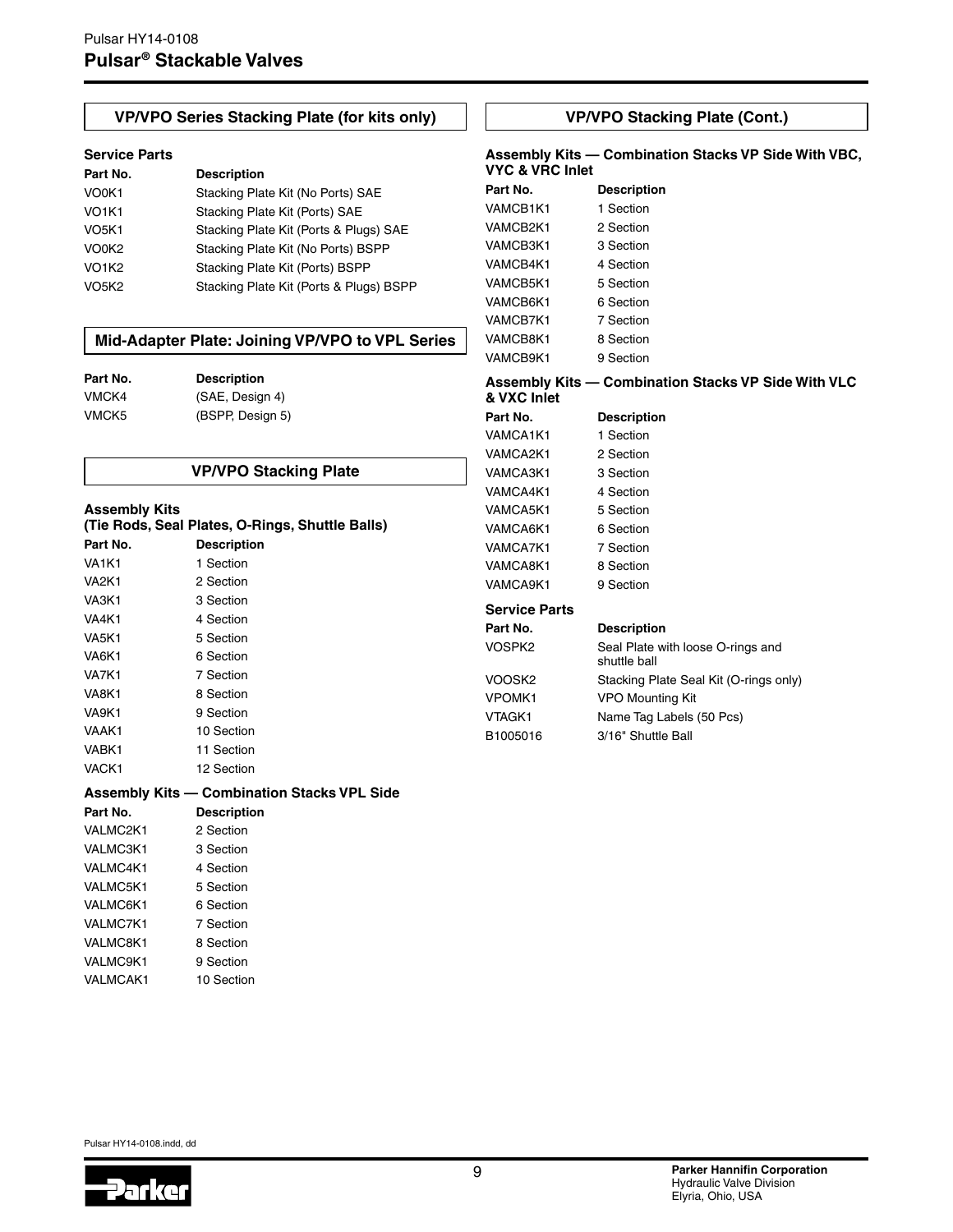### **VPL Series Inlet**

![](_page_13_Figure_2.jpeg)

| Code | <b>Description</b>                                           |
|------|--------------------------------------------------------------|
| Ω    | External pilot                                               |
|      | Internal pilot, internal<br>supply (200 PSI)                 |
| з    | Internal pilot, internal<br>supply (350 PSI)                 |
| 5    | Internal pilot, internal<br>supply (150 PSI)<br>(75 Hz only) |

*Ordering Example:* **VBL2211-3004**

†

†

protection

pressure compensated pump.

R Pressure compensated pump with relief

Reducing valve for non-compensated

segments (P.C. pumps)

† The "X" or "R" type inlet is not to be used with non-compensated segments. Use "E" when all segments are non-compensated and using a

![](_page_13_Picture_7.jpeg)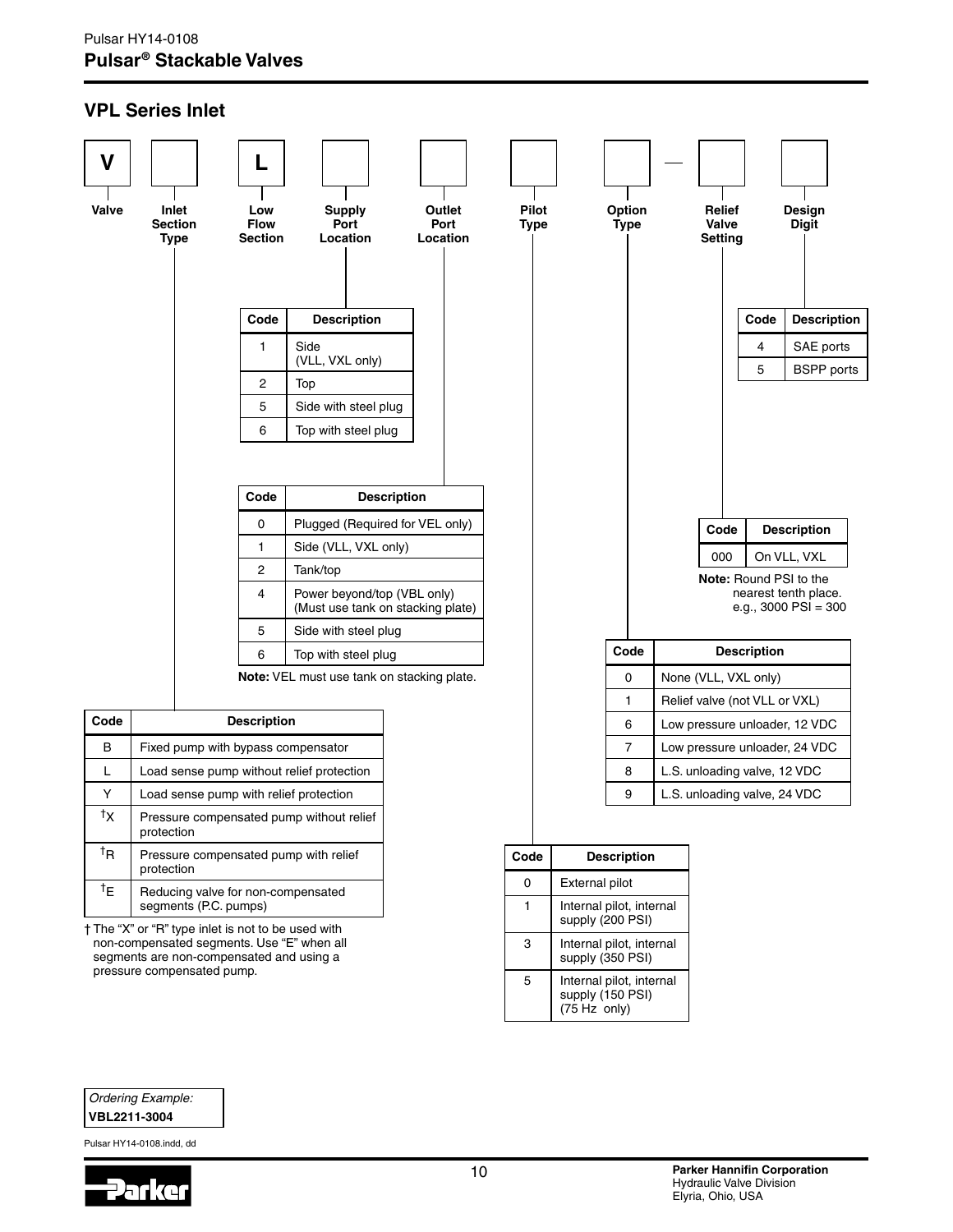#### **VPL Inlet**

| <b>Service Parts</b> |                                                        |
|----------------------|--------------------------------------------------------|
| Part No.             | <b>Description</b>                                     |
| <b>VALPCK1</b>       | Pilot Reducing Cartridge (200 PSI)                     |
| VALPCK2              | Pilot Reducing Cartridge (350 PSI)                     |
| VALPCK3              | Pilot Reducing Cartridge (150 PSI)                     |
| VALPPK1              | Pilot Defeat Plug Kit for Non-Electric                 |
| VALPPK2              | Pilot Defeat Plug Kit for Electric Operation           |
| VAPPK1               | <b>Pilot Reducing Adjustment Screw</b><br>and Lock Nut |
| <b>VBLSBK1</b>       | <b>Bypass Inlet Spool Kit</b>                          |
| VBLSK2               | Inlet Seal Kit (Nitrile)                               |
| VBLSK2V              | Inlet Seal Kit (Fluorocarbon)                          |
| <b>VPLRVK1</b>       | <b>Relief Valve Cartridge</b>                          |
| <b>VYLSRK1</b>       | Relief Inlet Spool Kit                                 |
| <b>VBLFSSK1</b>      | Spool Stop and Spring for Power Beyond Inlet           |
|                      |                                                        |

![](_page_14_Picture_4.jpeg)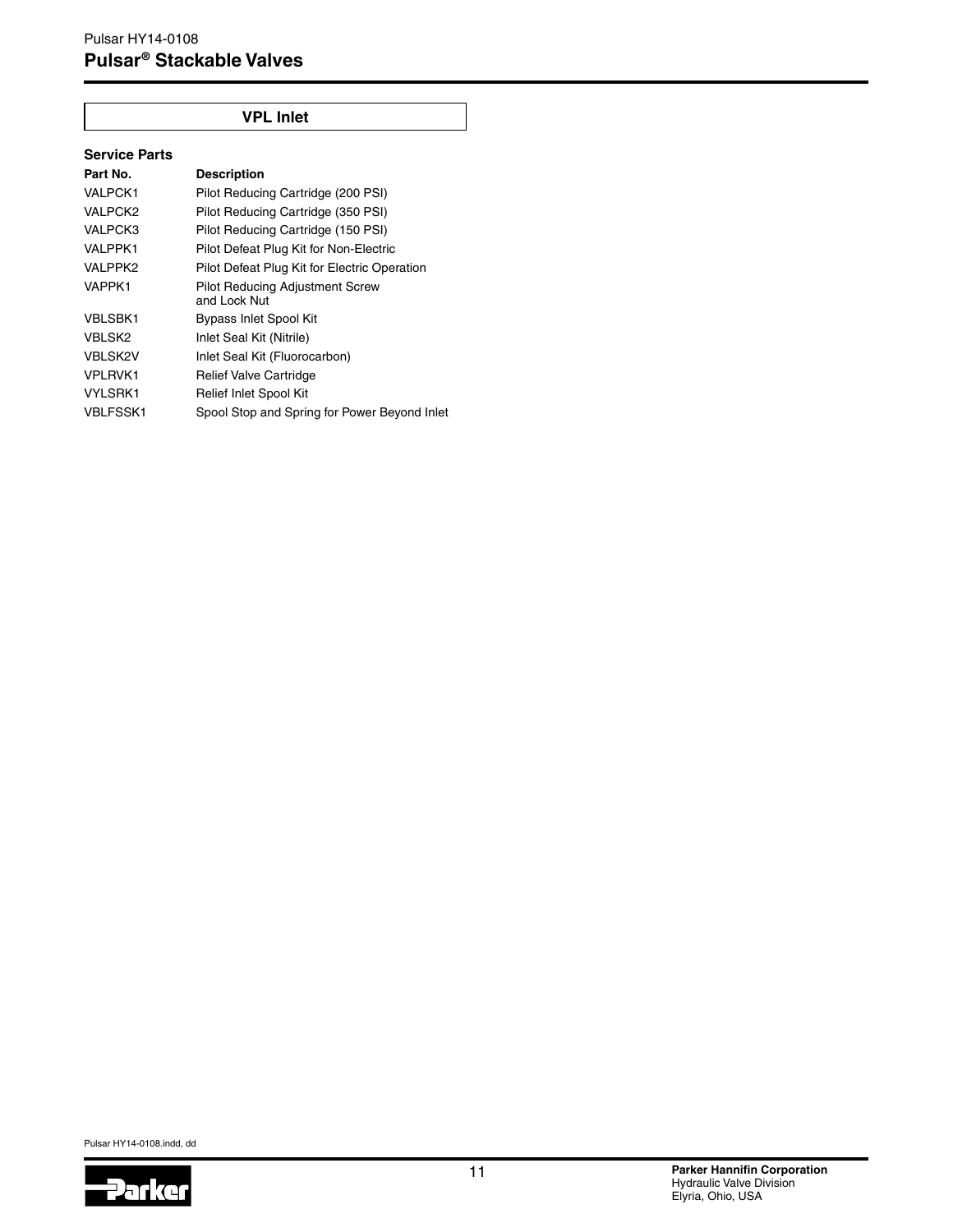![](_page_15_Figure_1.jpeg)

*Ordering Example:* **VPL5247-3244-22MN**

Pulsar HY14-0108.indd, dd

![](_page_15_Picture_4.jpeg)

T 11.2V, Intrinsically safe with Weather Pack connector X | 12V Explosion Proof (MSHA 30 CFR, Part 18) Pulsar with male ELECTRO connector Y | 24V Explosion Proof (MSHA 30 CFR, Part 18) Pulsar with male ELECTRO connector **Note:** Consult factory regarding Hirshmann Connectors.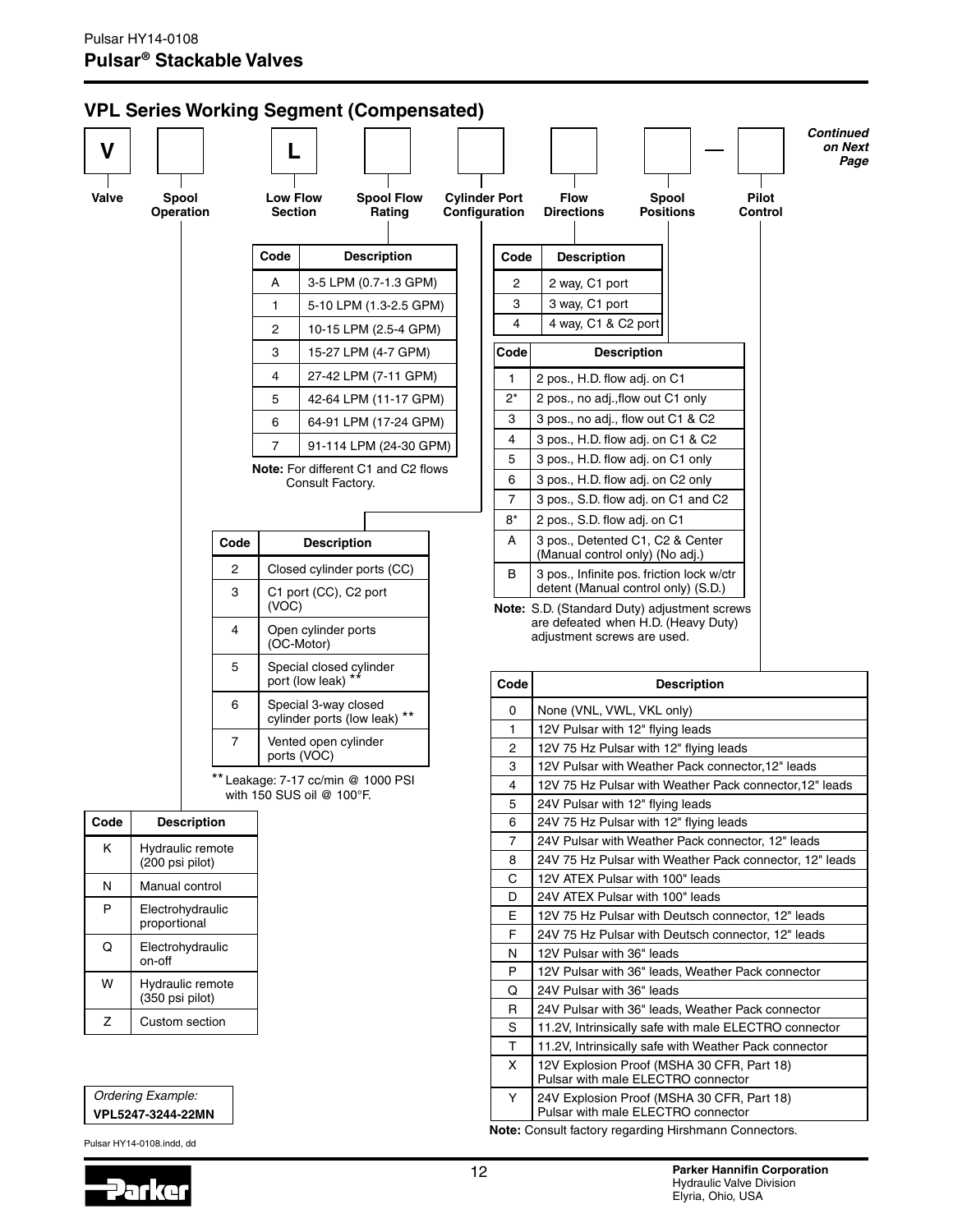#### **Pulsar® Stackable Valves** Pulsar HY14-0108

![](_page_16_Figure_1.jpeg)

| Code           | <b>Description</b>                                                                     |
|----------------|----------------------------------------------------------------------------------------|
| $\overline{2}$ | Individual spool compensator                                                           |
| 3              | Individual spool compensator with<br>common pressure limiter                           |
| 4              | Individual spool compensator with<br>individual port pressure limiters C1 and C2       |
| 5              | Individual spool compensator with<br>pressure limiter C1 only                          |
| 6              | Load drop check (non-compensated)                                                      |
| A              | External adj. individual spool compensator                                             |
| В              | External adj. spool compensator with<br>common pressure limiter                        |
| C              | External adj. individual spool compensator<br>with individual port limiters, C1 and C2 |
| D              | External adj. individual spool compensator<br>with pressure limiter C1 only            |
| F              | Individual compensator w/ported L.S. plug                                              |
| F              | Individual compensator with common P.L.<br>and L.S. port in bottom of casting          |
| G              | Individual compensator with individual P.L.<br>and L. S. port in bottom of casting     |
| н              | Individual compensator with C1 P.L. only<br>and L.S. port in bottom of casting         |
| $\star$        | Two Stage Compensator                                                                  |

**Note:** For package segments, pressure limiters are set at 1500 PSI.

Pulsar HY14-0108.indd, dd

![](_page_16_Picture_5.jpeg)

| Code | <b>Description</b>                |
|------|-----------------------------------|
| o    | No port cavity                    |
| 2    | Relief, with anticavitation check |
| з    | Anticavitation check              |
|      | Float, 12 VDC                     |
| 5    | Float, 24 VDC                     |
| 6    | Defeat plug (Relief Option)       |

| Code | <b>Description</b>                |
|------|-----------------------------------|
| ი    | No port cavity                    |
| 2    | Relief, with anticavitation check |
| 3    | Anticavitation check              |
| 4    | Float, 12 VDC                     |
| 5    | Float, 24 VDC                     |
| հ    | Defeat plug (Relief Option)       |

S 320 Bar (4650 PSI) T 350 Bar (5050 PSI)

 $O$   $N/A$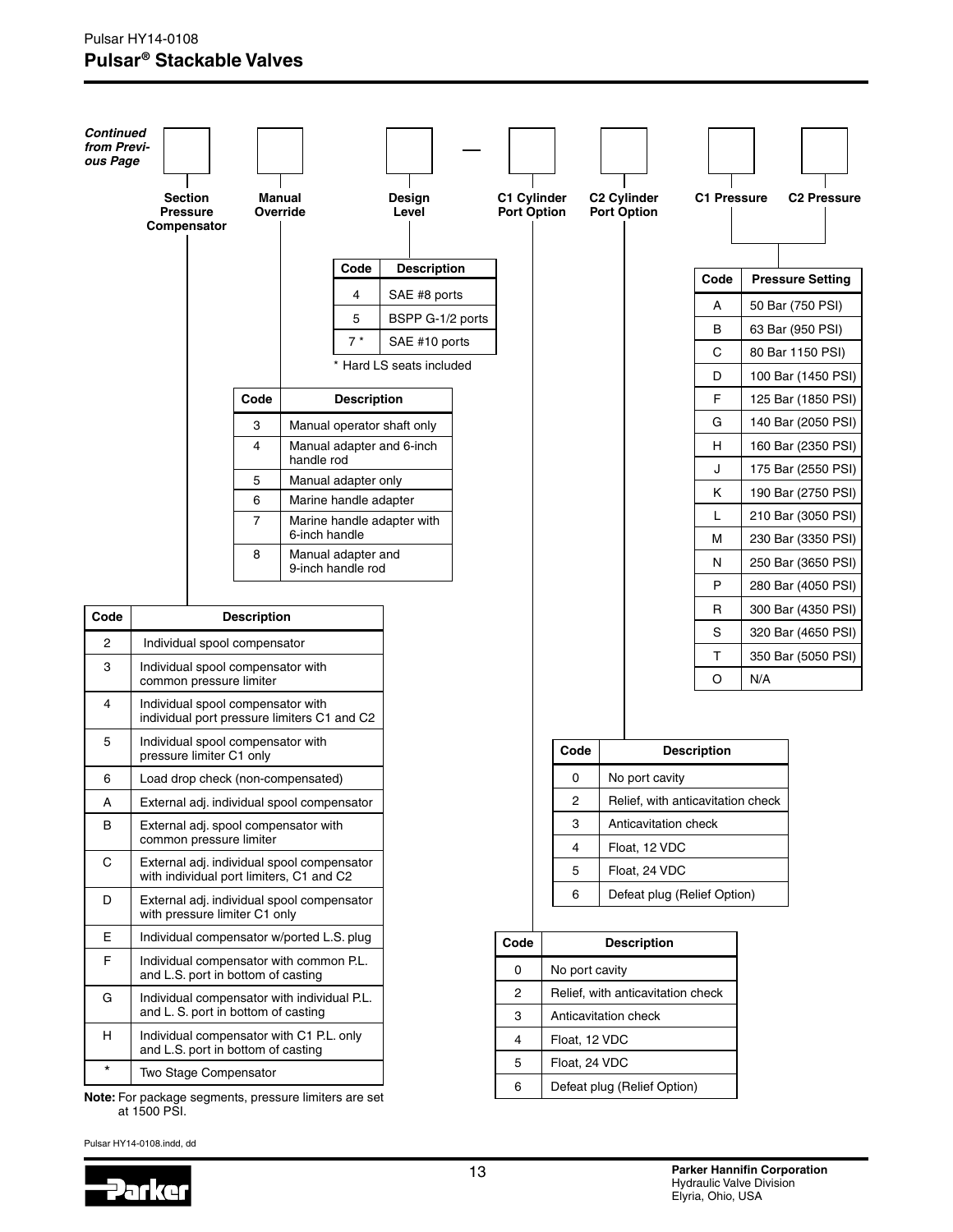### **VPL Series Working Segment (Non-compensated)**

![](_page_17_Figure_2.jpeg)

| Code | Description                         |
|------|-------------------------------------|
| റ    | Electrohydraulic<br>on-off          |
| P    | Electrohydraulic<br>proportional    |
| ĸ    | Hydraulic remote<br>(200 PSI pilot) |
| w    | Hydraulic remote<br>(350 PSI pilot) |

**Code Description** 0 | None (VNL, VWL, VKL only) 1 | 12V Pulsar with 12" flying leads 2 | 12V 75 Hz Pulsar with 12" flying leads 3 12V Pulsar with Weather Pack connector,12" leads 4 12V 75 Hz Pulsar with Weather Pack connector,12" leads 5 24V Pulsar with 12" flying leads 6 24V 75 Hz Pulsar with 12" flying leads 7 24V Pulsar with Weather Pack connector, 12" leads 8 24V 75 Hz Pulsar with Weather Pack connector, 12" leads C | 12V ATEX Pulsar with 100" leads D | 24V ATEX Pulsar with 100" leads E 12V 75 Hz Pulsar with Deutsch connector, 12" leads F 24V 75 Hz Pulsar with Deutsch connector, 12" leads N | 12V Pulsar with 36" leads P | 12V Pulsar with 36" leads, Weather Pack connector Q | 24V Pulsar with 36" leads R | 24V Pulsar with 36" leads, Weather Pack connector S | 11.2V, Intrinsically safe with male ELECTRO connector T 11.2V, Intrinsically safe with Weather Pack connector X | 12V Explosion Proof (MSHA 30 CFR, Part 18) Pulsar with male ELECTRO connector Y | 24V Explosion Proof (MSHA 30 CFR, Part 18) Pulsar with male ELECTRO connector

**Note:** Consult factory regarding Hirshmann Connectors.

*Ordering Example:*

**VQL5444-3035-26JO**

![](_page_17_Picture_9.jpeg)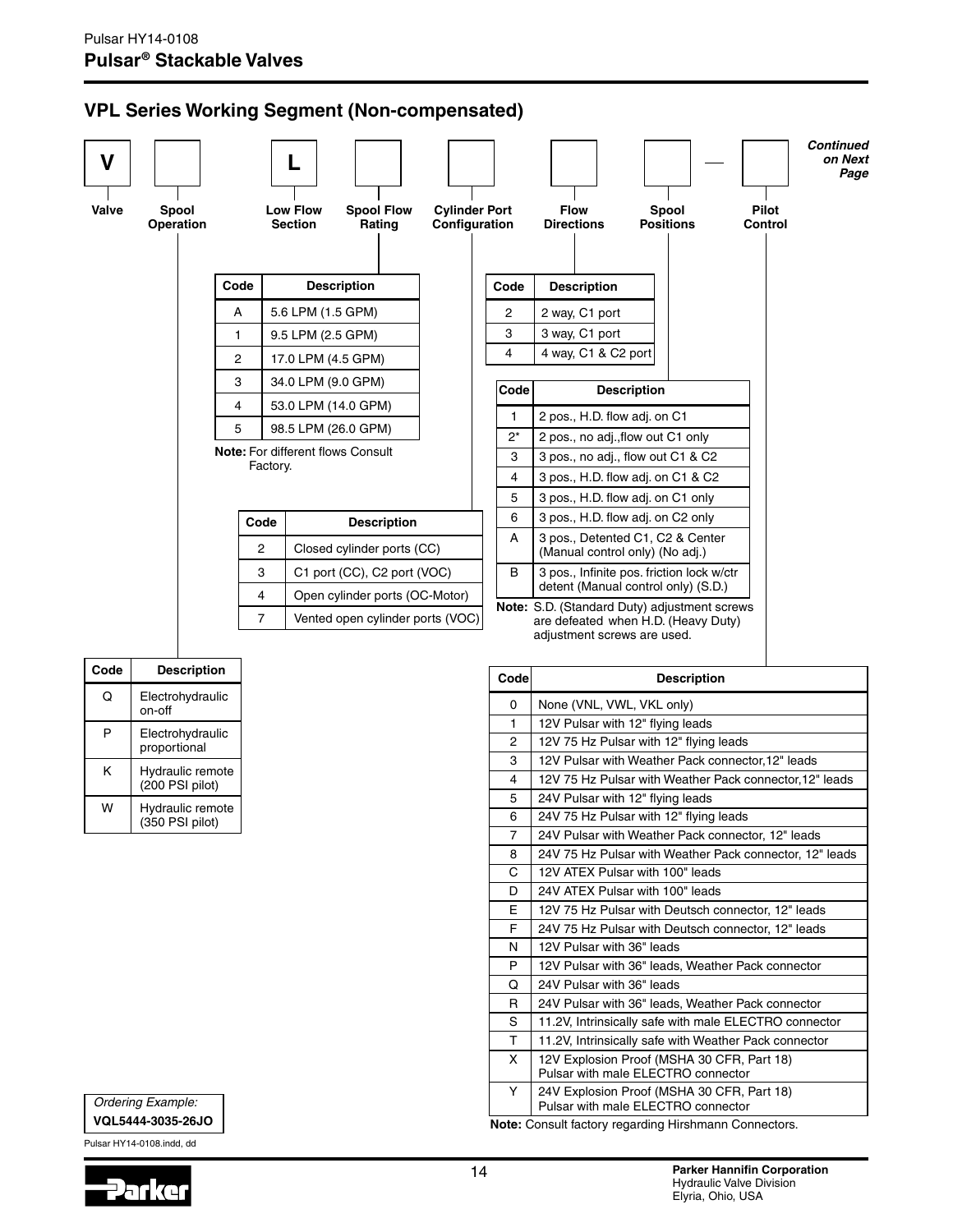![](_page_18_Figure_1.jpeg)

| Code | <b>Description</b>                |
|------|-----------------------------------|
| U    | No port cavity                    |
| 2    | Relief, with anticavitation check |
| 3    | Anticavitation check              |
|      | Float, 12 VDC                     |
| 5    | Float, 24 VDC                     |
|      | Defeat plug (Relief Option)       |

| Code | <b>Description</b>                |
|------|-----------------------------------|
| ი    | No port cavity                    |
| 2    | Relief, with anticavitation check |
| 3    | Anticavitation check              |
|      | Float, 12 VDC                     |
| 5    | Float, 24 VDC                     |
| ค    | Defeat plug (Relief Option)       |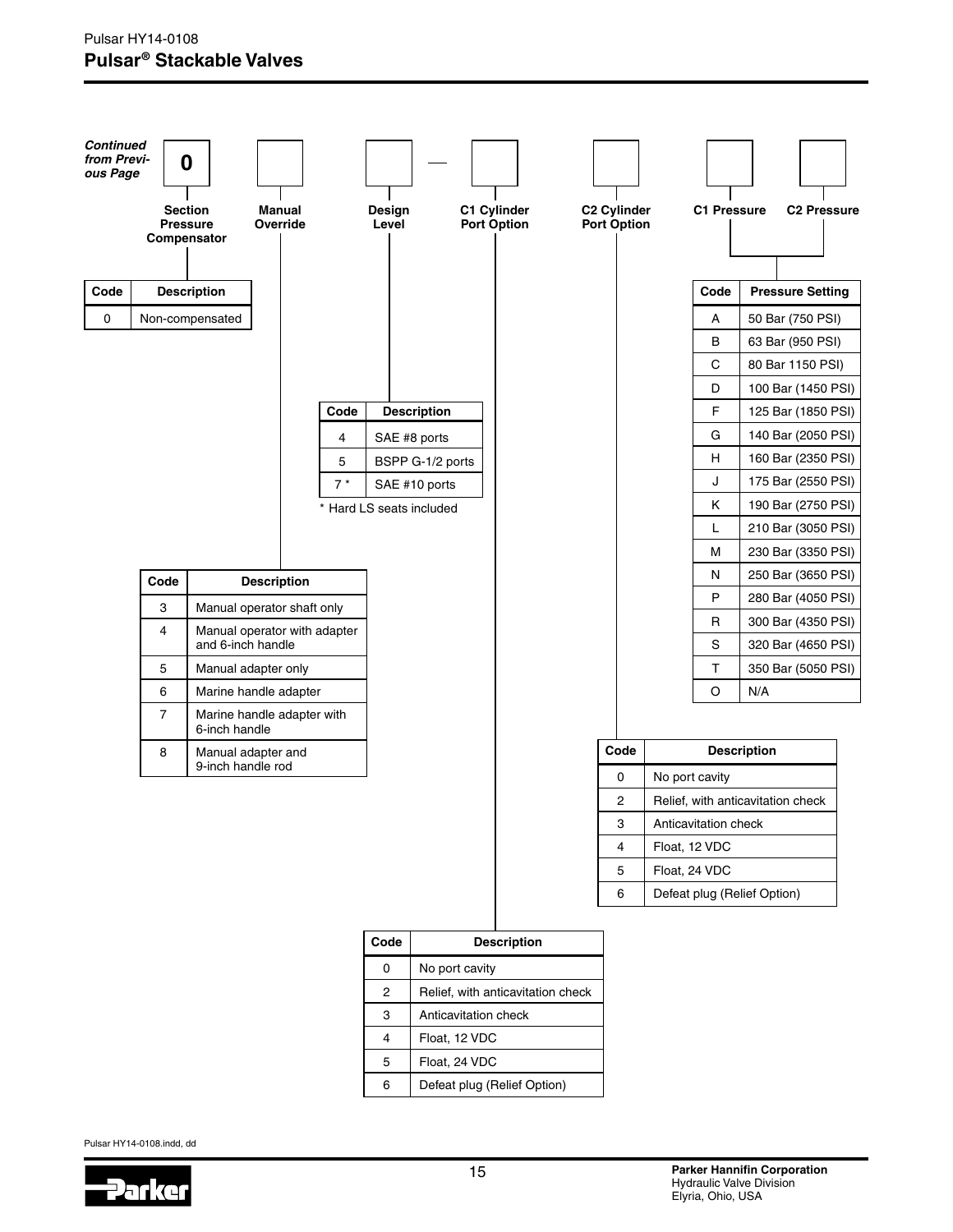![](_page_19_Figure_1.jpeg)

![](_page_19_Figure_2.jpeg)

*Ordering Example:*

**VML4244-0044-22HJ**

![](_page_19_Picture_6.jpeg)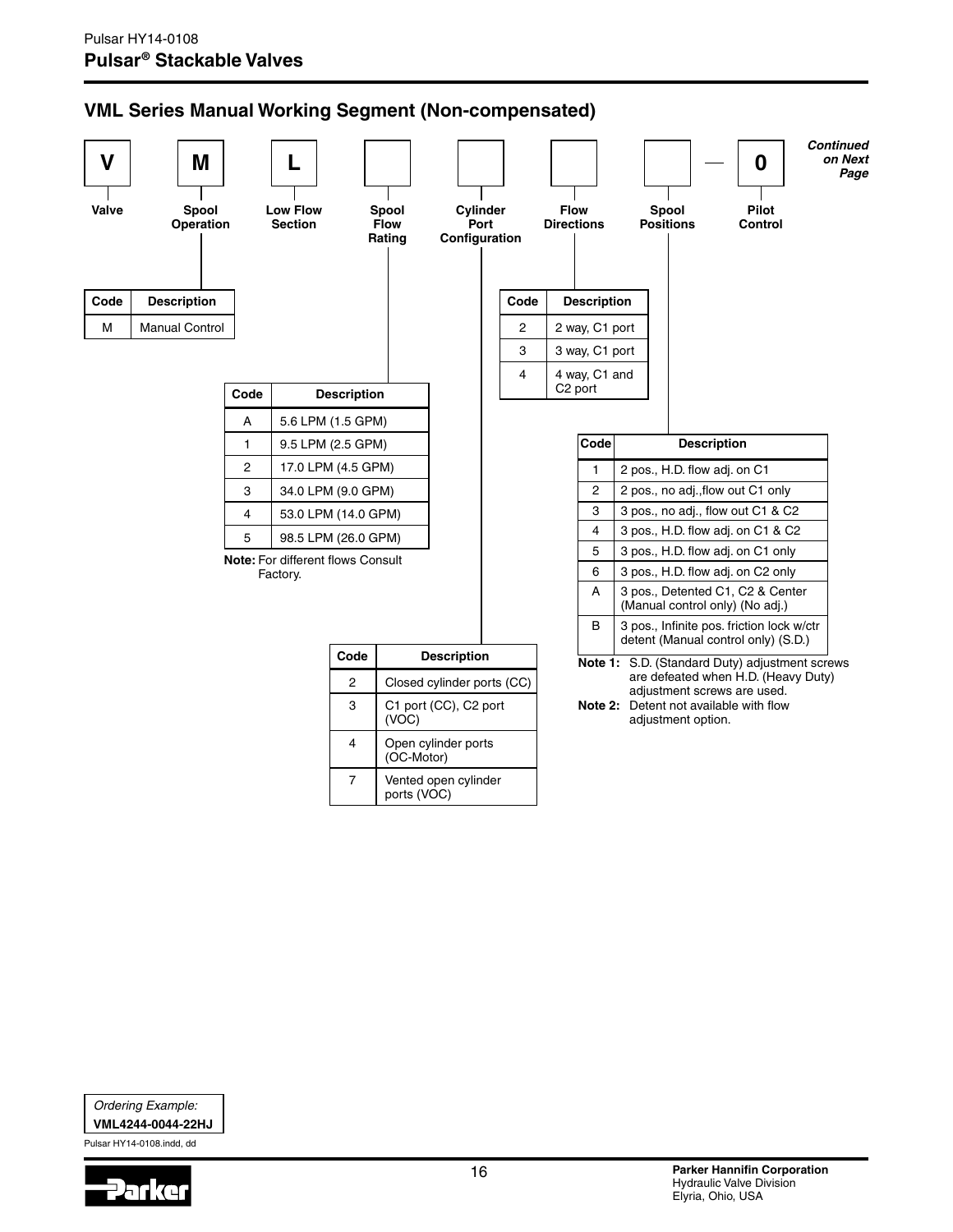![](_page_20_Figure_1.jpeg)

| Code | <b>Description</b>                |  |
|------|-----------------------------------|--|
| O)   | No port cavity                    |  |
| 2    | Relief, with anticavitation check |  |
| 3    | Anticavitation check              |  |
| 6    | Defeat plug (Relief Option)       |  |

![](_page_20_Picture_4.jpeg)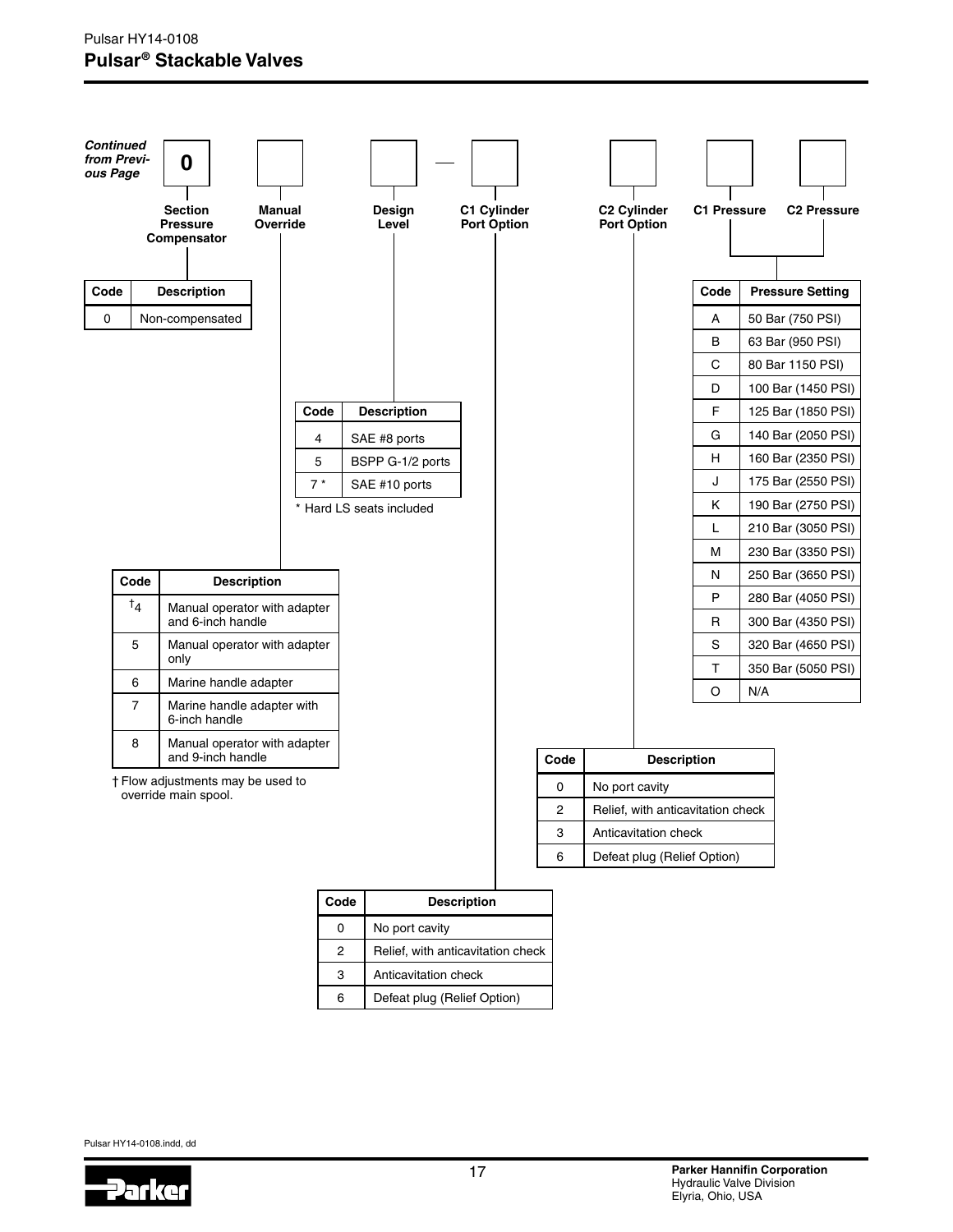#### **VPL Series Working Segment VPL Series Working Segment (Cont.)**

| <b>Service Parts</b>                        |                                                                                                                 | <b>Service Parts</b>                   |                                                                                                  |
|---------------------------------------------|-----------------------------------------------------------------------------------------------------------------|----------------------------------------|--------------------------------------------------------------------------------------------------|
| Part No.                                    | <b>Description</b>                                                                                              | Part No.                               | <b>Description</b>                                                                               |
| DB1545021<br>DB1659147                      | Seal Nut for Flow Limiter<br>Manual Operator Handle Knob                                                        | VPLHOC1K2                              | Hydraulic Override Kit (Return C2 side<br>to Neutral) (C1 Chamber) (BSPP)                        |
| DB1851268<br>DB1905950                      | <b>Shim Insertion Kit</b><br>Symmetry Adjustment Kit                                                            | VPLHOC2K1                              | Hydraulic Override Kit (Return C1 side<br>to Neutral) (C2 Chamber) (SAE)                         |
| DB5319027                                   | Set Screw for Flow Limiter                                                                                      | VPLHOC2K2                              | Hydraulic Override Kit (Return C1 side<br>to Neutral) (C2 Chamber) (BSPP)                        |
| DB5341734<br>DB5342734                      | Float Coil, 12V<br>Float Coil, 24V                                                                              | VPLHWK2<br><b>VPLLDCSK1</b>            | Manual Operator (6 inch) Weighted<br>Load Drop Check Kit                                         |
| DB5343950<br>DB5344950                      | Float Cartridge Kit, 12V<br>Float Cartridge Kit, 24V                                                            | <b>VPLMHK2</b>                         | Handle Shaft Kit (no adapter)                                                                    |
| <b>VNLDK1</b><br><b>VNLFLK1</b><br>VPLAV1K1 | 3 Position Detent Kit (w/o Spool)<br>Friction Lock Kit (w/o spool)<br>Anticavitation Valve Kit for option ports | VPLOPK2<br><b>VPLPCPK1</b><br>VPLPCPK2 | Work Port Option Plug Kit<br>Ported Compensator Plug Kit (#4 SAE)<br>Ported Compensator Plug Kit |
| <b>VPLCPK1</b><br>VPLCPK2                   | Compensator Plug Kit, Shim Adjustable<br>Compensator Plug Kit, Externally                                       | VPLRA*K1                               | (BSPP G-1/4)<br>Relief w/Anticavitation Valve Kit (See table<br>on Page 17 for pressure setting) |
| <b>VPLCSK1</b>                              | Adjustable<br>Individual Compensator Shim Kit<br>(100 each 0.025, 0.008, 0.003)                                 | <b>VPLRVK1</b>                         | Compensator Plug Kit, Shim Adjustable<br>w/C1 Pressure Limiter or Common<br><b>Press Limiter</b> |
| <b>VPLFHAK2</b>                             | Fixed Operator Linkage Kit (handle<br>adapter and cap screw) (Y design)                                         | VPLRVK2                                | C <sub>2</sub> Pressure Limiter Kit                                                              |
| VPLFHAK3                                    | Fixed Operator Linkage Kit (handle<br>adapter and set screw) (4, 5, 6 design)                                   | VPLRVK3                                | Compensator Plug Kit, Externally<br>Adjustable with C1 Pressure Limiter                          |
| <b>VPLFHMK1</b>                             | Fixed Operator Linkage Kit (Marine)<br>(Handle adapter and set screw)                                           | <b>VPLSCK2</b><br>VPLSK <sub>2</sub>   | Segment Compensator Spool Kit<br>Working Segment O-ring Kit, Nitrile<br>(complete)               |
| <b>VPLFLK1</b>                              | (4, 5, 6 Design)<br>Flow Adjustment Kit (Replacement end<br>plugs on spool cavity)                              | <b>VPLSK2V</b>                         | Working Segment O-ring Kit, Fluorocarbon<br>(complete)                                           |
| VPLH6K2                                     | Manual Operator (6 inch) Handle Kit<br>(hex shaft design)                                                       | VPLSP1K1<br><b>VPLTSCK*</b>            | Defeat Plug Kit for option ports<br>Two Stage Compensator (Consult Factory                       |
| VPLH9K1<br>VPLHOC1K1                        | Manual Operator (9 inch) Handle Kit<br>Hydraulic Override Kit (Return C2 side<br>to Neutral) (C1 Chamber) (SAE) | <b>VPLWSK2</b>                         | for complete P/N)<br>Individual Segment O-ring Kit<br>(Face Seals)                               |

#### **Pilot Controls – See Page 19**

![](_page_21_Picture_6.jpeg)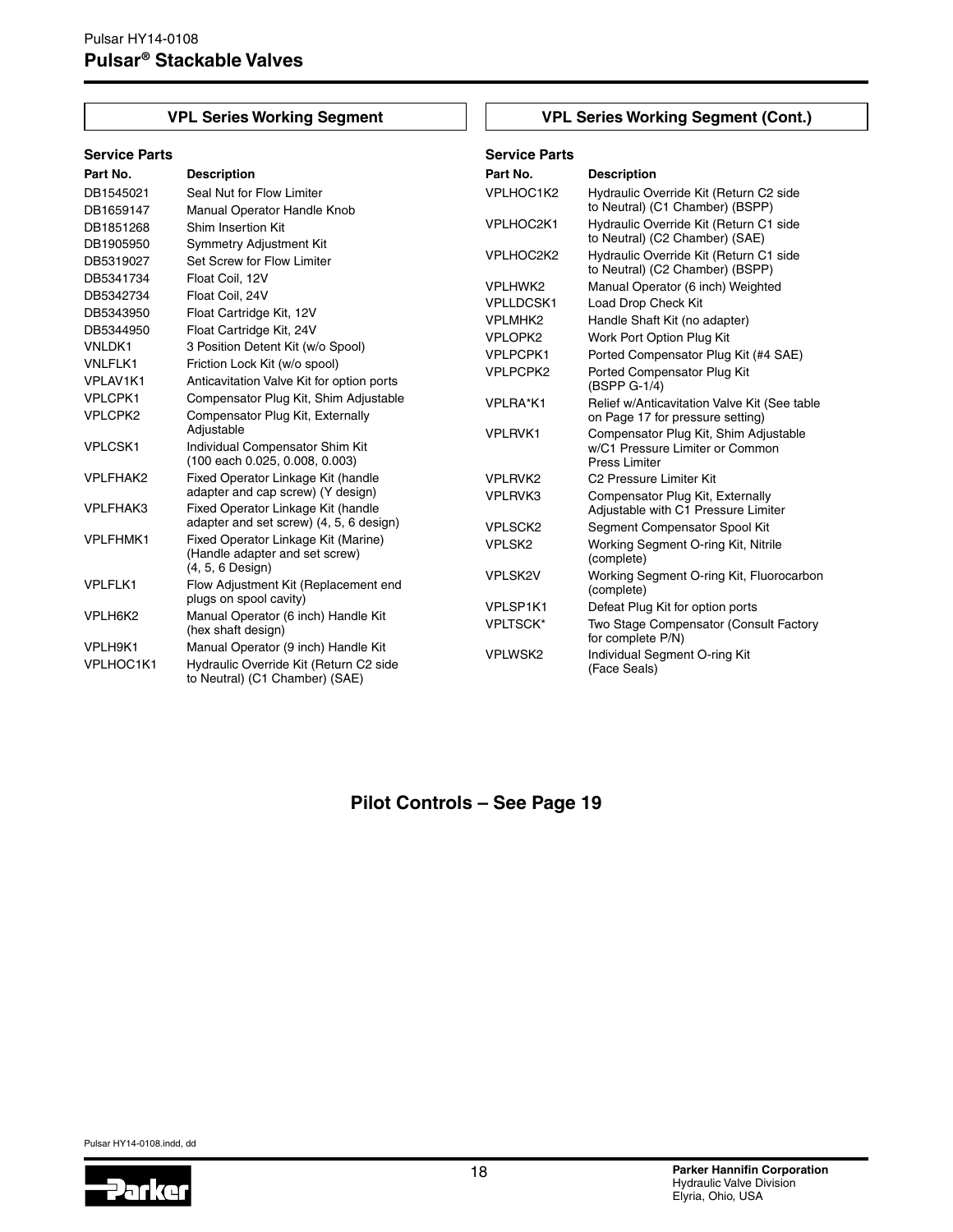#### **Pulsar® Pilot Controls Pulsar® Pilot Controls (Cont.)**

| <b>Service Parts</b> |                                                                                                 | <b>Service Parts</b> |                                                                                         |
|----------------------|-------------------------------------------------------------------------------------------------|----------------------|-----------------------------------------------------------------------------------------|
| Part No.             | <b>Description</b>                                                                              | Part No.             | <b>Description</b>                                                                      |
| VNPK1                | Solenoid Plug Kit (2)                                                                           | VS1320-00N1          | Solenoid Cartridge, 12V, Proportional                                                   |
| VS1320-0001-001      | Solenoid Cartridge, Marine 12V<br>(Old Nemko Approved)                                          | VS1320-00P1          | with 36" flying leads<br>Solenoid Cartridge, 12V, Proportional                          |
| VS1320-0003-001      | Solenoid Cartridge, (CSA Approved),<br>12 V, 100" leads                                         | VS1320-00Q1          | with 36" Weather Pack Connector<br>Solenoid Cartridge, 24V, Proportional                |
|                      | VS1320-0005-001A Solenoid Cartridge, 12V, 12" leads<br><b>ATEX Certified</b>                    | VS1320-00R1          | with 36" flying leads<br>Solenoid Cartridge, 24V, Proportional                          |
|                      | VS1320-0005-001C Solenoid Cartridge, 12V, 100" leads<br><b>ATEX Certified</b>                   | VS1515-0001          | with 36" Weather Pack Connector<br>Solenoid Cartridge, 12V, 75Hz                        |
| VS1320-0011          | Solenoid Cartridge, 12V, Proportional<br>with Weather Pack Connector                            |                      | with 12" flying leads<br>(High Response), Silver                                        |
| VS1320-0012-003      | Solenoid Cartridge, 11.2V Intrinsic with<br>Weather Pack Connector (proportional)               | VS1515-0011          | Solenoid Cartridge, 12V, 75Hz<br>with Weather Pack Connector<br>(High Response), Silver |
| VS1320-0022-003      | Solenoid Cartridge, 11.2V Intrinsic<br>w/ELECTRO Male Connector<br>(submersible) (proportional) | VS1515-0041          | Solenoid Cartridge, 12V, 75Hz<br>with Deutsch Connector                                 |
| VS1320-0024-002      | Solenoid Cartridge, 12V Proportional XP<br>with ELECTRO Male Connector                          | VS1515-0051          | (High Response), Silver<br>Solenoid Cartridge, 24V, 75Hz                                |
| VS1320-0024-006      | Solenoid Cartridge, 24V Proportional XP<br>with ELECTRO Male Connector                          |                      | with 12" flying leads,<br>(High Response), Silver                                       |
| VS1320-0051-001      | Solenoid Cartridge, Marine 24V<br>(Old Nemko Approved)                                          | VS1515-0061          | Solenoid Cartridge, 24V, 75Hz<br>with Weather Pack Connector<br>(High Response), Silver |
|                      | VS1320-0055-001A Solenoid Cartridge, 24V, 12" leads<br><b>ATEX Certified</b>                    | VS1515-0091          | Solenoid Cartridge, 24V, 75Hz<br>with Deutsch Connector                                 |
|                      | VS1320-0055-001C Solenoid Cartridge, 24V, 100" leads<br><b>ATEX Certified</b>                   |                      | (High Response), Silver                                                                 |
| VS1320-0061          | Solenoid Cartridge, 24V, Proportional<br>with Weather Pack Connector                            | VS1515-3001          | Solenoid Cartridge, 12V, 75 Hz<br>with 12" flying leads                                 |
| VS1320-0111          | Solenoid Cartridge, 12V ON/OFF<br>with Weather Pack Connector                                   | VS1515-3011          | Solenoid Cartridge, 12V, 75 Hz<br>with Weather Pack Connector                           |
| VS1320-0161          | Solenoid Cartridge, 24V ON/OFF<br>with Weather Pack Connector                                   | VS1515-3041          | Solenoid Cartridge, 12V, 75Hz<br>with Deutsch Connector                                 |
| VS1320-00J1          | Solenoid Cartridge, 12V w/Large<br>Hirschmann Connector (DIN 43)                                | VS1515-3051          | Solenoid Cartridge, 24V, 75Hz<br>with 12" flying leads                                  |
| VS1320-00K1          | <b>GDM Series</b><br>Solenoid Cartridge 24V w/Large                                             | VS1515-3061          | Solenoid Cartridge, 24V 75Hz<br>with Weather Pack Connector                             |
|                      | Hirschmann Connector (DIN 43)<br><b>GDM Series</b>                                              | VS1515-3091          | Solenoid Cartridge, 24V, 75Hz<br>with Deutsch Connector                                 |
| VS1320-00L1          | Solenoid Cartridge, 12V w/Small<br>Hirschmann Connector G Series                                | VWFK4<br>VWFK5       | Pilot Oil Fitting Kit (2) (#4 SAE)                                                      |
| VS1320-00M1          | Solenoid Cartridge, 24V w/Small<br>Hirschmann Connector G Series                                | VWFK6                | Pilot Oil Fitting Kit (2) (BSPP G-1/4)<br>Pilot Oil Fitting Kit (2) (JIS G-1/4)         |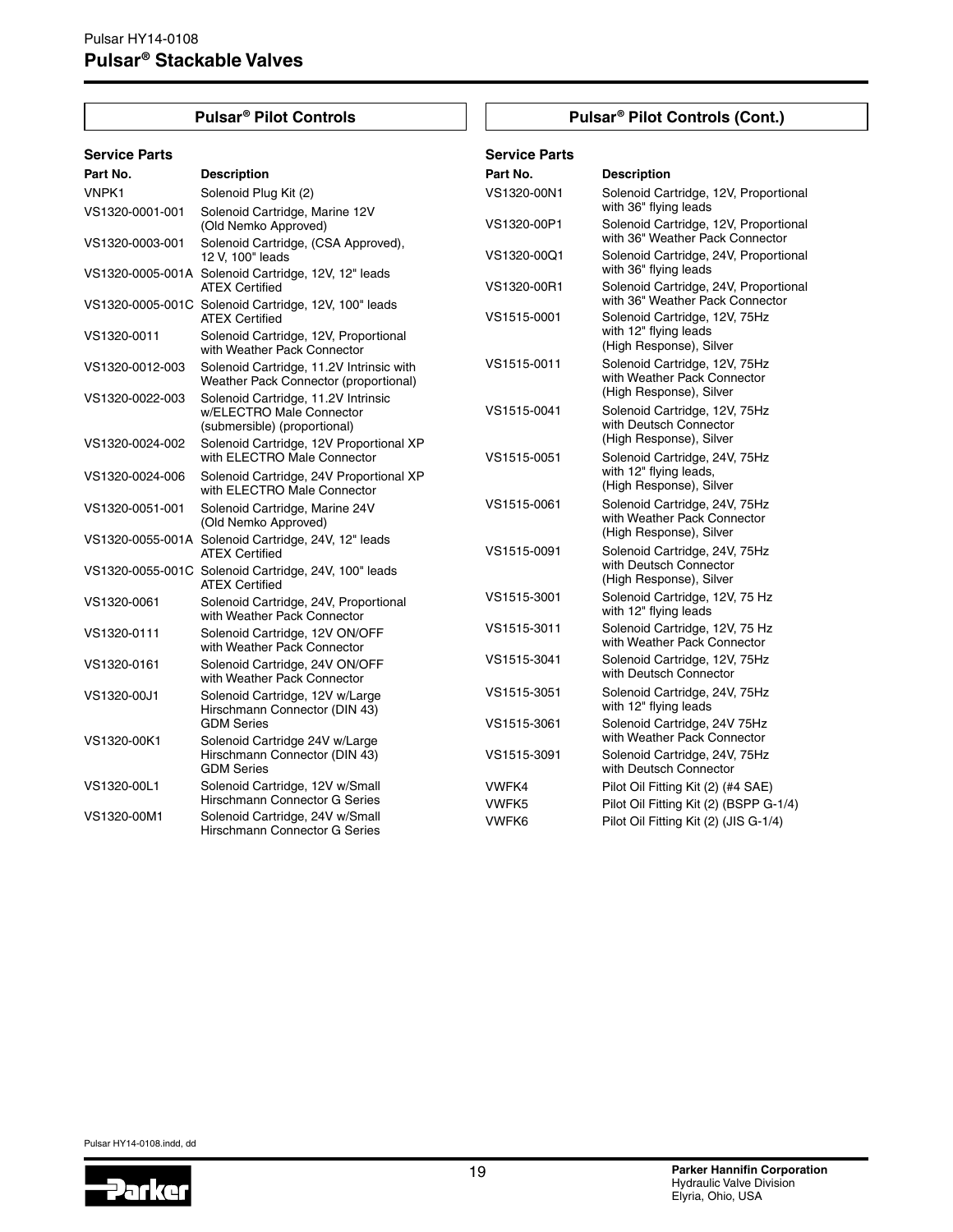#### **VPL Series Working Segment Spool Kits**

#### **SPOOL KITS**

| <b>SPOOL KITS</b>           |                                                     |                             |                             |                                    |                                    |
|-----------------------------|-----------------------------------------------------|-----------------------------|-----------------------------|------------------------------------|------------------------------------|
| Part No.                    | Description                                         |                             |                             |                                    |                                    |
| See Table                   | VPL, VWL, VQL, VML                                  |                             |                             |                                    |                                    |
| VNL***AK2                   | <b>Three Position Detent</b>                        |                             |                             |                                    |                                    |
| VNL***BK2                   | Infinite Position Friction Lock                     |                             |                             |                                    |                                    |
|                             | <b>VPL/VKL/VNL/VQL Segments (Compensated)</b>       |                             |                             |                                    |                                    |
| <b>Flow Rating</b>          | 3-POS.                                              | 3-POS.                      | 3-POS. 4-WAY                | 3-POS.                             | 3-POS.                             |
| (GPM)                       | 3-WAY (C.C.)                                        | 4-WAY (C.C.)                | $(C_1 = CC, C_2 = VOC)$     | 4-WAY (O.C.M.)                     | 4-WAY (V.O.C.)                     |
| $0.7 - 1.3$                 | VPLA33K2                                            | VPLA24K2                    | VPLA34K2                    | VPLA44K2                           | VPLA74K2                           |
| $1.3 - 2.5$                 | <b>VPL133K2</b>                                     | <b>VPL124K2</b>             | <b>VPL134K2</b>             | <b>VPL144K2</b>                    | <b>VPL174K2</b>                    |
| $2.5 - 4.0$                 | <b>VPL233K2</b>                                     | <b>VPL224K2</b>             | <b>VPL234K2</b>             | <b>VPL244K2</b>                    | <b>VPL274K2</b>                    |
| $4.0 - 7.0$                 | <b>VPL333K2</b>                                     | <b>VPL324K2</b>             | <b>VPL334K2</b>             | <b>VPL344K2</b>                    | VPL374K2                           |
| $7.0 - 11.0$                | <b>VPL433K2</b>                                     | <b>VPL424K2</b>             | <b>VPL434K2</b>             | <b>VPL444K2</b>                    | <b>VPL474K2</b>                    |
| 11.0-17.0                   | <b>VPL533K2</b>                                     | <b>VPL524K2</b>             | <b>VPL534K2</b>             | <b>VPL544K2</b>                    | <b>VPL574K2</b>                    |
| 17.0-24.0                   | VPL633K2                                            | VPL624K2                    | VPL634K2                    | VPL644K2                           | VPL674K2                           |
| 24.0-30.0                   | <b>VPL733K2</b>                                     | <b>VPL724K2</b>             | <b>VPL734K2</b>             | <b>VPL744K2</b>                    | VPL774K2                           |
|                             | <b>VWL Segments (Compensated)</b>                   |                             |                             |                                    |                                    |
| <b>Flow Rating</b>          | 3-POS.                                              | 3-POS.                      | 3-POS. 4-WAY                | 3-POS.                             | 3-POS.                             |
| (GPM)                       | 3-WAY (C.C.)                                        | 4-WAY (C.C.)                | $(C1=CC, C2=VOC)$           | 4-WAY (O.C.M.)                     | 4-WAY (V.O.C.)                     |
| $0.7 - 1.3$                 | VWLA33K2                                            | VWLA24K2                    | VWLA34K2                    | VWLA44K2                           | VWLA74K2                           |
| $1.3 - 2.5$                 | <b>VWL133K2</b>                                     | <b>VWL124K2</b>             | <b>VWL134K2</b>             | <b>VWL144K2</b>                    | VWL174K2V                          |
| $2.5 - 4.0$                 | <b>VWL233K2</b>                                     | <b>VWL224K2</b>             | <b>VWL234K2</b>             | <b>VWL244K2</b>                    | <b>VWL274K2</b>                    |
| $4.0 - 7.0$                 | <b>VWL333K2</b>                                     | <b>VWL324K2</b>             | <b>VWL334K2</b>             | <b>VWL344K2</b>                    | <b>VWL374K2</b>                    |
| $7.0 - 11.0$                | <b>VWL433K2</b>                                     | <b>VWL424K2</b>             | <b>VWL434K2</b>             | <b>VWL444K2</b>                    | <b>VWL474K2</b>                    |
| 11.0-17.0                   | <b>VWL533K2</b>                                     | <b>VWL524K2</b>             | <b>VWL534K2</b>             | <b>VWL544K2</b>                    | <b>VWL574K2</b>                    |
| 17.0-24.0                   | <b>VWL633K2</b>                                     | <b>VWL624K2</b>             | <b>VWL634K2</b>             | <b>VWL644K2</b>                    | <b>VWL674K2</b>                    |
| 24.0-30.0                   | <b>VWL733K2</b>                                     | <b>VWL724K2</b>             | <b>VWL734K2</b>             | <b>VWL744K2</b>                    | <b>VWL774K2</b>                    |
|                             | <b>VML/VQL Segments (Non-Compensated)</b>           |                             |                             |                                    |                                    |
| <b>Flow Rating</b>          | 3-POS.                                              | 3-POS.                      | 3-POS. 4-WAY                | 3-POS.                             | 3-POS.                             |
| (GPM)                       | 3-WAY (C.C.)                                        | 4-WAY (C.C.)                | $(C_1 = CC, C_2 = VOC)$     | 4-WAY (O.C.M.)                     | 4-WAY (V.O.C.)                     |
| 1.5<br>2.5                  | VMLA33K3<br><b>VML133K3</b>                         | VMLA24K3<br><b>VML124K3</b> | VMLA34K3<br><b>VML134K3</b> | VMLA44K3                           | VMLA74K3                           |
| 4.5                         | <b>VML233K3</b>                                     | <b>VML224K3</b>             | <b>VML234K3</b>             | <b>VML144K3</b><br><b>VML244K3</b> | <b>VML174K3</b><br><b>VML274K3</b> |
| 9.0                         |                                                     |                             |                             |                                    |                                    |
|                             | <b>VML333K3</b>                                     | <b>VML324K3</b>             | <b>VML334K3</b>             | <b>VML344K3</b>                    | <b>VML374K3</b>                    |
| 14.0                        | VML433K3                                            | <b>VML424K3</b>             | <b>VML434K3</b>             | <b>VML444K3</b>                    | <b>VML474K3</b>                    |
| 26.0                        | <b>VML533K3</b>                                     | <b>VML524K3</b>             | <b>VML534K3</b>             | <b>VML544K3</b>                    | <b>VML574K3</b>                    |
|                             | <b>VPL/VKL Segments (Non-Compensated)</b><br>3-POS. |                             | 3-POS. 4-WAY                | 3-POS.                             |                                    |
| <b>Flow Rating</b><br>(GPM) | 3-WAY (C.C.)                                        | 3-POS.<br>4-WAY (C.C.)      | $(C_1 = CC, C_2 = VOC)$     | 4-WAY (O.C.M.)                     | 3-POS.<br>4-WAY (V.O.C.)           |
| 1.5                         | VPLA33K3                                            | VPLA24K3                    | VPLA34K3                    | VPLA44K3                           | VPLA74K3                           |
| 2.5                         | <b>VPL133K3</b>                                     | <b>VPL124K3</b>             | <b>VPL134K3</b>             | <b>VPL144K3</b>                    | <b>VPL174K3</b>                    |
| 4.5                         | <b>VPL233K3</b>                                     | <b>VPL224K3</b>             | <b>VPL234K3</b>             | <b>VPL244K3</b>                    | <b>VPL274K3</b>                    |
| 9.0                         | <b>VPL333K3</b>                                     | <b>VPL324K3</b>             | <b>VPL334K3</b>             | <b>VPL344K3</b>                    | <b>VPL374K3</b>                    |
| 14.0                        | <b>VPL433K3</b>                                     | <b>VPL424K3</b>             | <b>VPL434K3</b>             | <b>VPL444K3</b>                    | VPL474K3                           |
| 26.0                        | <b>VPL533K3</b>                                     | VPL524K3                    | <b>VPL534K3</b>             | <b>VPL544K3</b>                    | <b>VPL574K3</b>                    |
|                             | <b>VWL Segments (Non-Compensated)</b>               |                             |                             |                                    |                                    |
| <b>Flow Rating</b>          | 3-POS.                                              | 3-POS.                      | 3-POS. 4-WAY                | 3-POS.                             | 3-POS.                             |
| (GPM)                       | 3-WAY (C.C.)                                        | 4-WAY (C.C.)                | $(C_1 = CC, C_2 = VOC)$     | 4-WAY (O.C.M.)                     | 4-WAY (V.O.C.)                     |
| 1.5                         | VWLA33K3                                            | VWLA24K3                    | VWLA34K3                    | VWLA44K3                           | VWLA74K3                           |
| 2.5                         | <b>VWL133K3</b>                                     | <b>VWL124K3</b>             | <b>VWL134K3</b>             | <b>VWL144K3</b>                    | <b>VWL174K3</b>                    |
| 4.5                         | <b>VWL233K3</b>                                     | <b>VWL224K3</b>             | <b>VWL234K3</b>             | <b>VWL244K3</b>                    | <b>VWL274K3</b>                    |
| 9.0                         | <b>VWL333K3</b>                                     | <b>VWL324K3</b>             | <b>VWL334K3</b>             | <b>VWL344K3</b>                    | <b>VWL374K3</b>                    |
| 14.0                        | <b>VWL433K3</b>                                     | <b>VWL424K3</b>             | <b>VWL434K3</b>             | <b>VWL444K3</b>                    | <b>VWL474K3</b>                    |
| 26.0                        | <b>VWL533K3</b>                                     | <b>VWL524K3</b>             | <b>VWL534K3</b>             | <b>VWL544K3</b>                    | <b>VWL574K3</b>                    |

**Note:** Centering spring is different between compensated and non-compensated valves. DO NOT INTERMIX.

![](_page_23_Picture_6.jpeg)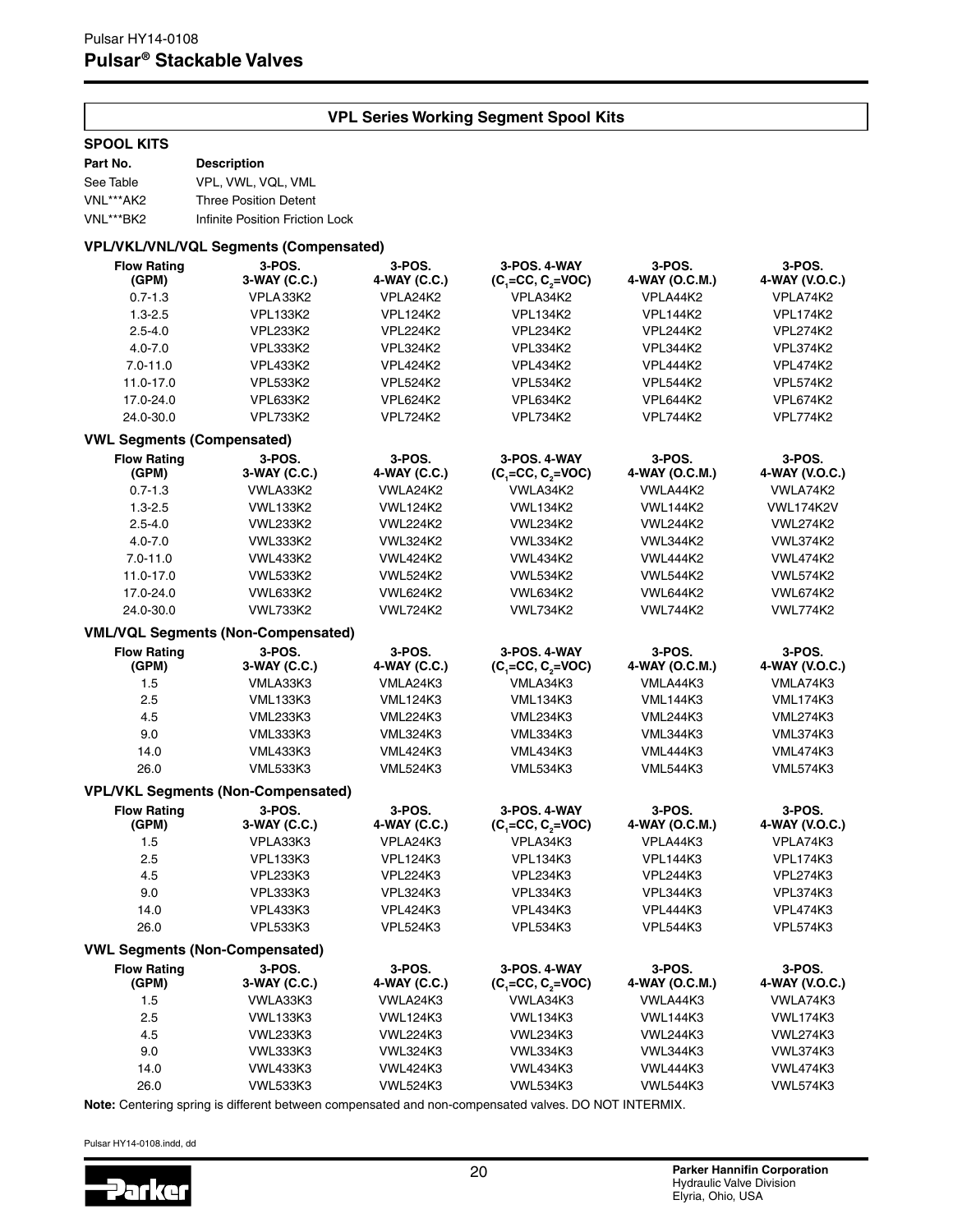### **VPL Series Stacking Plate (for factory assemblies only)**

![](_page_24_Figure_2.jpeg)

*Ordering Example:*

**VOL1151-0304**

![](_page_24_Picture_6.jpeg)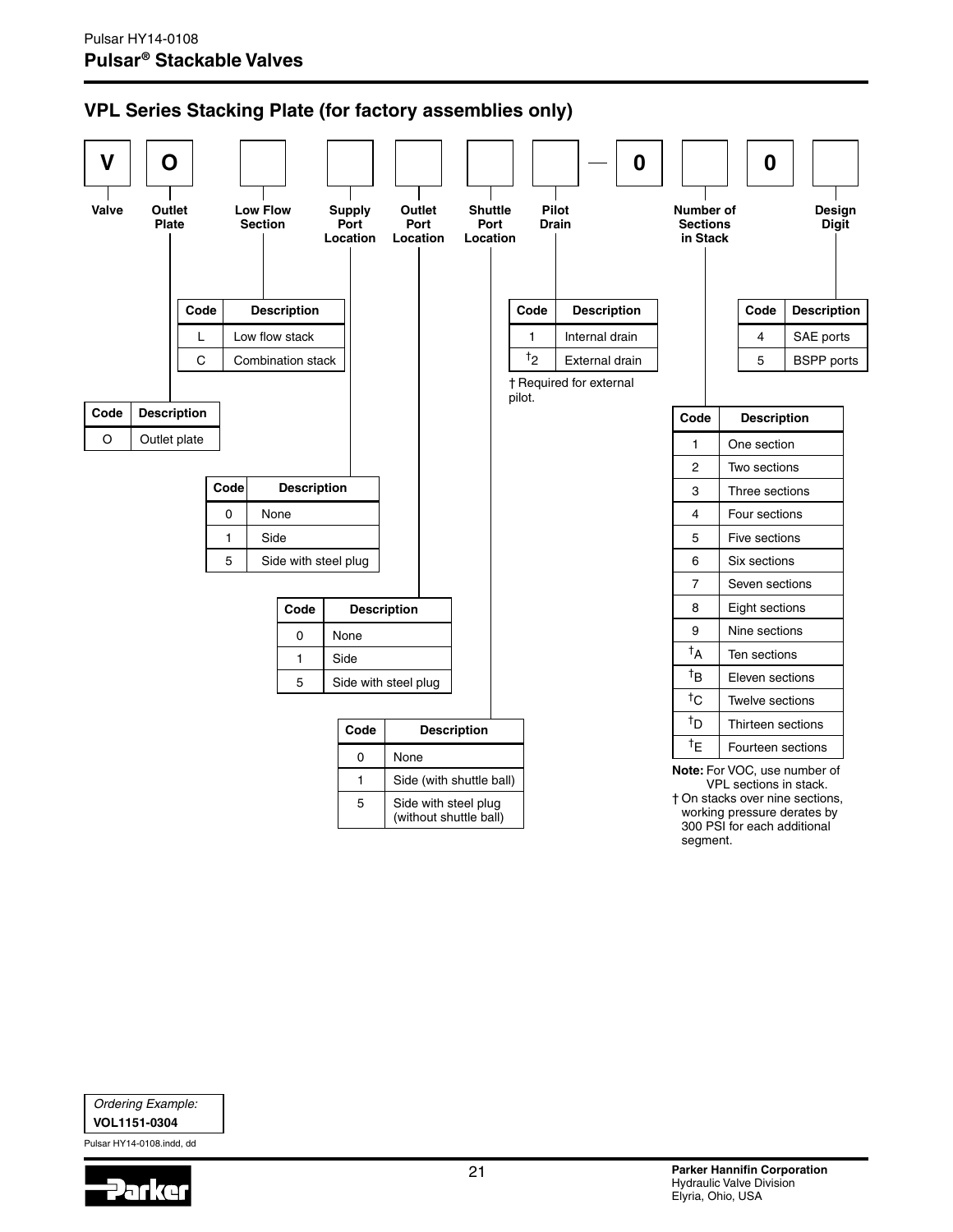#### **VPL, Series Stacking Plate (for kits only)**

#### **Service Parts**

| Part No.                        | <b>Description</b>                            |
|---------------------------------|-----------------------------------------------|
| VOL0K4                          | Stacking Plate (No Ports) SAE                 |
| VOL0K5                          | Stacking Plate (No Ports) BSPP                |
| VOL1K4                          | Stacking Plate (Ports) SAE                    |
| VOL1K5                          | Stacking Plate (Ports) BSPP                   |
| VOL5K4                          | Stacking Plate (Ports & Plugs) SAE            |
| VOL5K5                          | Stacking Plate (Ports & Plugs) BSPP           |
|                                 | <b>Assembly Kits (Tie Rods and Mountings)</b> |
| Part No.                        | <b>Description</b>                            |
| VAL <sub>1</sub> K <sub>1</sub> | 1 Section                                     |
| VAL2K1                          | 2 Section                                     |
| VAL3K1                          | 3 Section                                     |
| VAL4K1                          | 4 Section                                     |
| VAL5K1                          | 5 Section                                     |
| VAL6K1                          | 6 Section                                     |
| VAL7K1                          | 7 Section                                     |
| VAL8K1                          | 8 Section                                     |
| VAL9K1                          | 9 Section                                     |
| VALAK1                          | 10 Section                                    |
| VALBK1                          | 11 Section                                    |
| VALCK1                          | 12 Section                                    |
| VALDK1                          | 13 Section                                    |
| VALEK1                          | 14 Section                                    |
| <b>Service Parts</b>            |                                               |

| Part No. | <b>Description</b>       |
|----------|--------------------------|
| VTAGK1   | Name Tag Labels (50 pcs) |

#### **Notes:**

- 1. Stacking plate is convertible between internal and external drain.
- 2. When ordering kits for combination stacks, order a VOL series stacking plate, but be sure to order the correct VALMC\*K1 assembly kit (page 9).

![](_page_25_Picture_9.jpeg)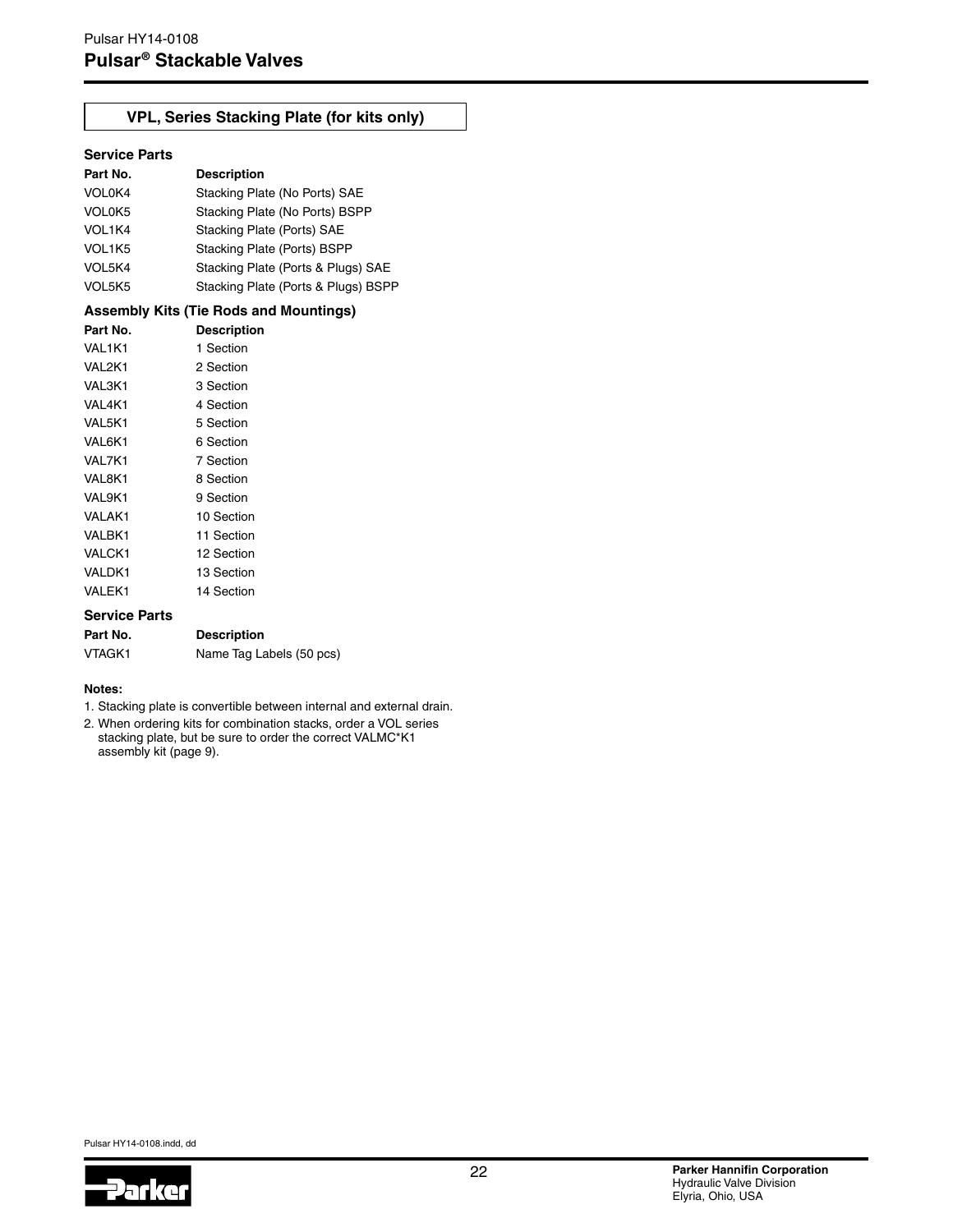### **VF Series Flow Control Valve**

![](_page_26_Figure_2.jpeg)

*Ordering Example:*

**VF5001-5100**

#### **VF Series Service Parts**

#### **Service Parts**

**Part No. Description** DA1004950 12 VDC Solenoid w/Weather Pack P1080-1 12 VDC Solenoid w/Quick Connects FA1039-23P Relief Valve Cartridge DP1025000 Port Plug (#10 SAE) VFSK1 Seal Kit

#### **VF Series Service Parts (Cont.)**

#### **Spool Kits Part No. Description** VF025SK1 2.5 GPM VF050SK1 5.0 GPM VF075SK1 7.5 GPM VF100SK1 10.0 GPM VF150SK1 15.0 GPM VF250SK1 25.0 GPM

![](_page_26_Picture_11.jpeg)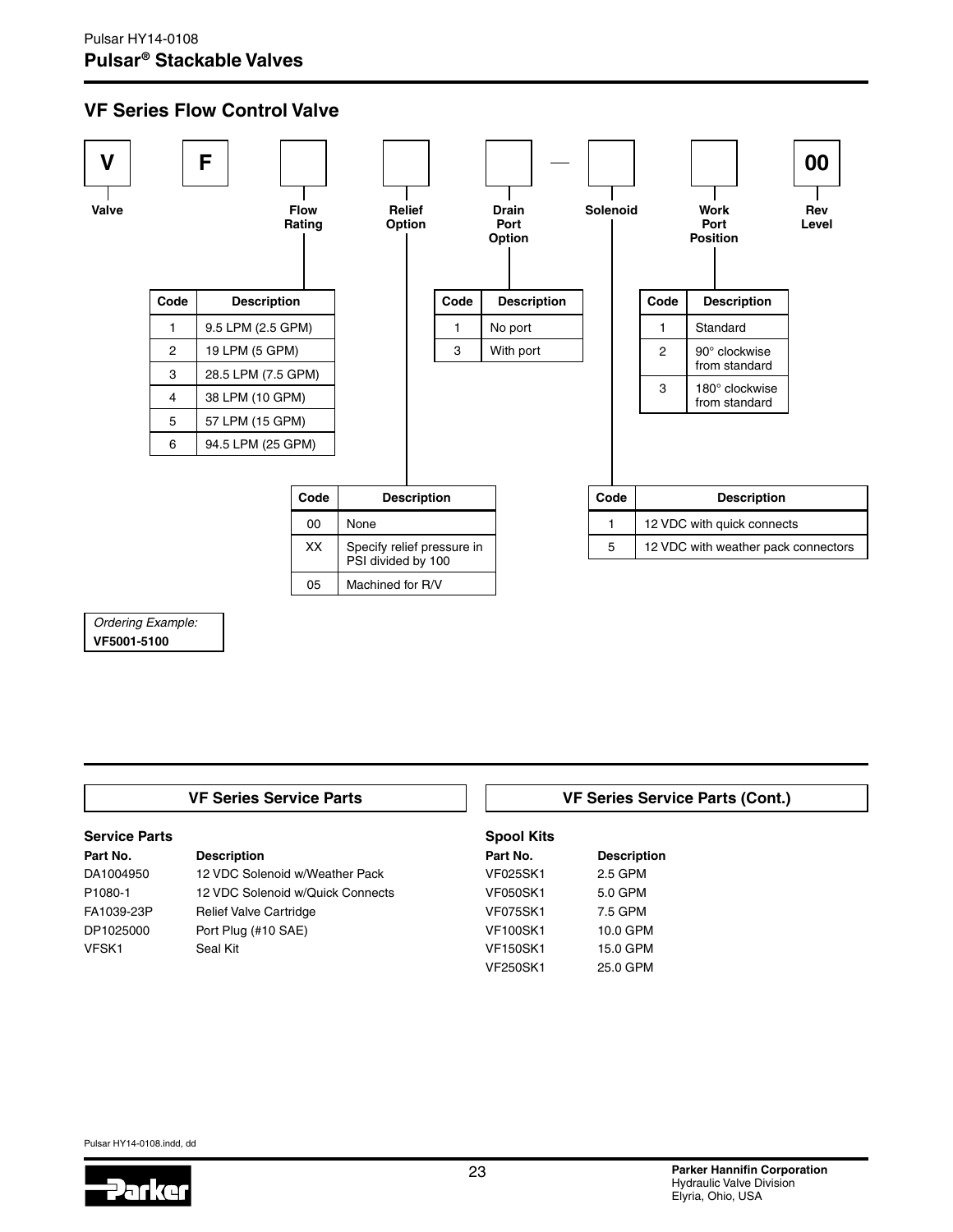### **Electrohydraulic Proportional Pressure Limiter**

![](_page_27_Figure_2.jpeg)

T | 11.2 V, Intrinsically safe with Weather Pack connector

*Ordering Example:*

Pulsar HY14-0108.indd, dd **EHPPL1011-0245**

![](_page_27_Picture_5.jpeg)

![](_page_27_Picture_6.jpeg)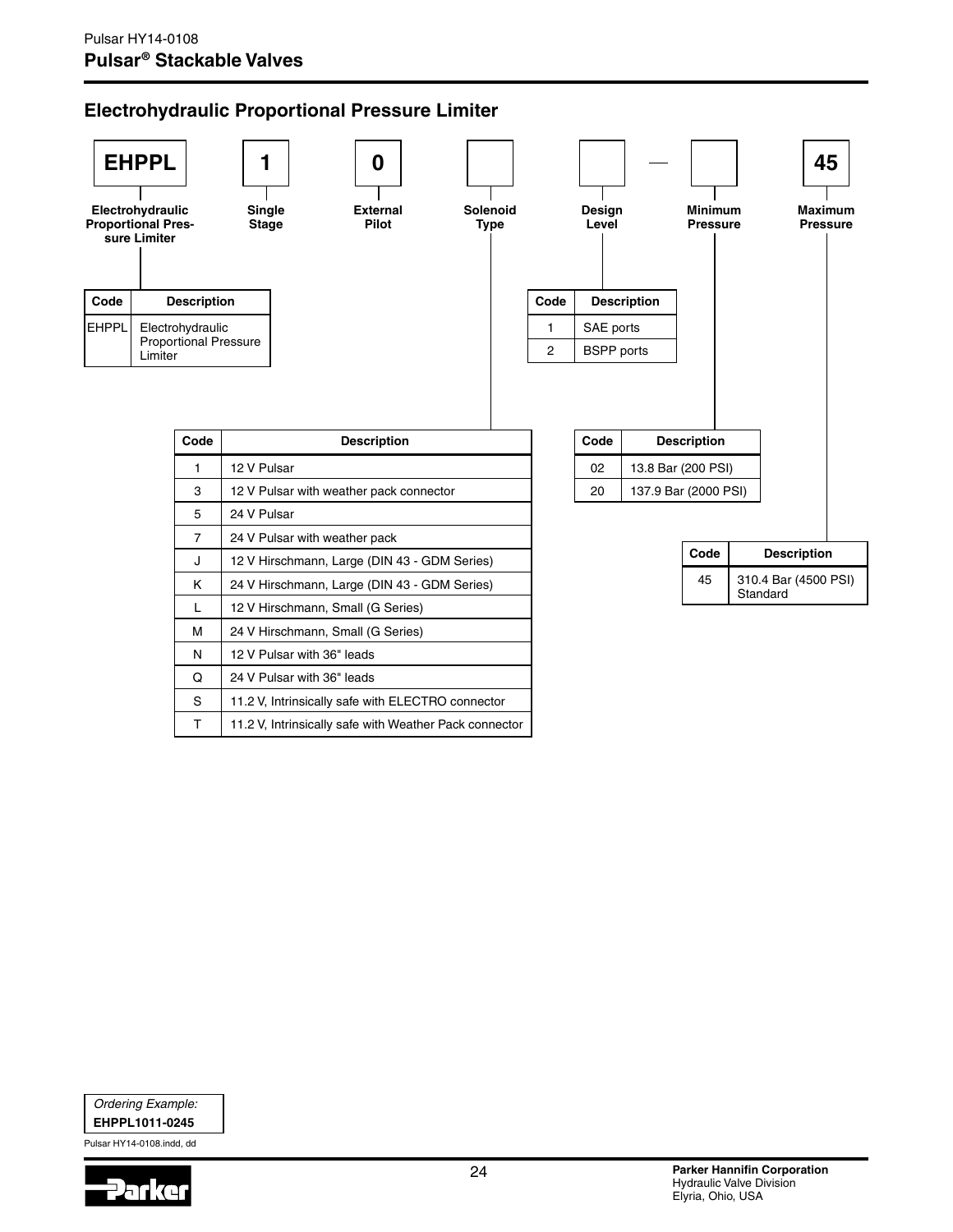The items described in this document and other documents or descriptions provided by Parker Hannifin Corporation, its subsidiaries and its authorized distributors are hereby offered for sale at prices to be established by Parker Hannifin Corporation, its subsidiaries and its authorized distributors. This offer and its acceptance by any customer ("Buyer") shall be governed by all of the following Terms and Conditions. Buyer's order for any such items, when communicated to Parker Hannifin Corporation, its subsidiary or an authorized distributor ("Seller") verbally or in writing, shall constitute acceptance of this offer.

**1. Terms and Conditions of Sale:** All descriptions, quotations, proposals, offers, acknowledgments, acceptances and sales of Seller's products are subject to and shall be governed exclusively by the terms and conditions stated herein. Buyer's acceptance of any offer to sell is limited to these terms and conditions. Any terms or conditions in addition to, or inconsistent with those stated herein, proposed by Buyer in any acceptance of an offer by Seller, are hereby objected to. No such additional, different or inconsistent terms and conditions shall become part of the contract between Buyer and Seller unless expressly accepted in writing by Seller. Seller's acceptance of any offer to purchase by Buyer is expressly conditional upon Buyer's assent to all the terms and conditions stated herein, including any terms in addition to, or inconsistent with those contained in Buyer's offer, Acceptance of Seller's products shall in all events constitute such assent.

**2. Payment:** Payment shall be made by Buyer net 30 days from the date of delivery of the items purchased hereunder. Amounts not timely paid shall bear interest at the maximum rate permitted by law for each month or portion thereof that the Buyer is late in making payment. Any claims by Buyer for omissions or shortages in a shipment shall be waived unless Seller receives notice thereof within 30 days after Buyer's receipt of the shipment.

**3. Delivery:** Unless otherwise provided on the face hereof, delivery shall be made F.O.B. Seller's plant. Regardless of the method of delivery, however, risk of loss shall pass to Buyer upon Seller's delivery to a carrier. Any delivery dates shown are approximate only and Seller shall have no liability for any delays in delivery.

**4.Warranty:** Seller warrants that the items sold hereunder shall be free from defects in material or workmanship for a period of 18 months from date of shipment from Parker Hannifin Corporation. **THISWARRANTYCOMPRISES THESOLEANDENTIREWARRANTYPERTAININGTOITEMSPROVIDED HEREUNDER. SELLER MAKES NO OTHERWARRANTY, GUARANTEE, ORREPRESENTATIONOFANYKINDWHATSOEVER.ALLOTHERWAR-RANTIES, INCLUDING BUT NOT LIMITEDTO, MERCHANTABILITY AND FITNESS FOR PURPOSE,WHETHER EXPRESS, IMPLIED, OR ARISING BY OPERATION OF LAW, TRADE USAGE, OR COURSE OF DEALING ARE HEREBY DISCLAIMED. NOTWITHSTANDING THE FOREGOING, THERE ARE NO WARRANTIES WHATSOEVER ON ITEMS BUILT OR ACQUIRED WHOLLY OR PARTIALLY, TO BUYER'S DESIGNS OR SPECIFICATIONS.**

**5. Limitation Of Remedy: SELLER'S LIABILITY ARISING FROM OR IN ANY WAY CONNECTED WITH THE ITEMS SOLD OR THIS CONTRACT SHALL BE LIMITED EXCLUSIVELYTO REPAIR OR REPLACEMENT OF THE ITEMS SOLD OR REFUND OF THE PURCHASE PRICE PAID BY BUYER,AT SELLER'S SOLE OPTION.IN NO EVENT SHALL SELLER BE LIABLE FOR ANY INCIDENTAL, CONSEQUENTIAL OR SPECIAL DAM-AGES OF ANY KIND OR NATUREWHATSOEVER, INCLUDING BUT NOT LIMITEDTOLOSTPROFITSARISINGFROMORINANYWAYCONNECTED WITH THIS AGREEMENT OR ITEMS SOLD HEREUNDER, WHETHER ALLEGED TO ARISE FROM BREACH OF CONTRACT, EXPRESS OR IMPLIED WARRANTY, OR IN TORT, INCLUDING WITHOUT LIMITATION, NEGLIGENCE, FAILURE TO WARN OR STRICT LIABILITY.**

**6.Changes,ReschedulesandCancellations:**Buyer may request to modify the designs or specifications for the items sold hereunder as well as the quantities and delivery dates thereof, or may request to cancel all or part of this order, however, no such requested modification or cancellation shall become part of the contract between Buyer and Seller unless accepted by Seller in a written amendment to this Agreement. Acceptance of any such requested modification or cancellation shall be at Seller's discretion, and shall be upon such terms and conditions as Seller may require.

**7. SpecialTooling:**A tooling charge may be imposed for any special tooling, including without limitation, dies, fixtures, molds and patterns, acquired to manufacture items sold pursuant to this contract. Such special tooling shall be and remain Seller's property notwithstanding payment of any charges by Buyer. In no event will Buyer acquire any interest in apparatus belonging to Seller which is utilized in the notwithstanding any charges paid by Buyer. Unless otherwise agreed, Seller shall have the right to alter, discard or otherwise dispose of any special tooling or other property in its sole discretion at any time.

**8. Buyer's Property:** Any designs, tools, patterns, materials, drawings, confidential information or equipment furnished by Buyer or any other items

Pulsar HY14-0108.indd, dd

which become Buyer's property, may be considered obsolete and may be destroyed by Seller after two (2) consecutive years have elapsed without Buyer placing an order for the items which are manufactured using such property, Seller shall not be responsible for any loss or damage to such property while it is in Seller's possession or control.

**9. Taxes:** Unless otherwise indicated on the face hereof, all prices and charges are exclusive of excise, sales, use, property, occupational or like taxes which may be imposed by any taxing authority upon the manufacture, sale or delivery of the items sold hereunder. If any such taxes must be paid by Seller or if Seller is liable for the collection of such tax, the amount thereof shall be in addition to the amounts for the items sold. Buyer agrees to pay all such taxes or to reimburse Seller therefore upon receipt of its invoice. If Buyer claims exemption from any sales, use or other tax imposed by any taxing authority, Buyer shall save Seller harmless from and against any such tax, together with any interest or penalties thereon which may be assessed if the items are held to be taxable.

**10. Indemnity For Infringement of Intellectual Property Rights:** Seller shall have no liability for infringement of any patents, trademarks, copyrights, trade dress, trade secrets or similar rights except as provided in this Part 10. Seller will defend and indemnify Buyer against allegations of infringement of U.S. Patents, U.S. Trademarks, copyrights, trade dress and trade secrets (hereinafter 'Intellectual Property Rights'). Seller will defend at its expense and will pay the cost of any settlement or damages awarded in an action brought against Buyer based on an allegation that an item sold pursuant to this contract infringes the Intellectual Property Rights of a third party. Seller's obligation to defend and indemnify Buyer is contingent on Buyer notifying Seller within ten (10) days after Buyer becomes aware of such allegations of infringement, and Seller having sole control over the defense of any allegations or actions including all negotiations for settlement or compromise. If an item sold hereunder is subject to a claim that it infringes the Intellectual Property Rights of a third party, Seller may, at its sole expense and option, procure for Buyer the right to continue using said item, replace or modify said item so as to make it noninfringing, or offer to accept return of said item and return the purchase price less a reasonable allowance for depreciation. Notwithstanding the foregoing, Seller shall have no liability for claims of infringement based on information provided by Buyer, or directed to items delivered hereunder for which the designs are specified in whole or part by Buyer, or infringements resulting from the modification, combination or use in a system of any item sold hereunder. The foregoing provisions of this Part 10 shall constitute Seller's sole and exclusive liability and Buyer's sole and exclusive remedy for infringement of Intellectual Property Rights.

If a claim is based on information provided by Buyer or if the design for an item delivered hereunder is specified in whole or in part by Buyer, Buyer shall defend and indemnify Seller for all costs, expenses or judgments resulting from any claim that such item infringes any patent, trademark, copyright, trade dress, trade secret or any similar right.

**11. Force Majeure:** Seller does not assume the risk of and shall not be liable for delay or failure to perform any of Seller's obligations by reason of circumstances beyond the reasonable control of Seller (hereinafter 'Events of Force Majeure'). Events of Force Majeure shall include without limitation, accidents, acts of God, strikes or labor disputes, acts, laws, rules or regulations of any government or government agency, fires, floods, delays or failures in delivery of carriers or suppliers, shortages of materials and any other cause beyond Seller's control.

**12.Entire Agreement/Governing Law:**The terms and conditions set forth herein, together with any amendments, modifications and any different terms or conditions expressly accepted by Seller in writing, shall constitute the entire Agreement concerning the items sold, and there are no oral or other representations or agreements which pertain thereto. This Agreement shall be governed in all respects by the law of the State of Ohio. No actions arising out of the sale of the items sold hereunder or this Agreement may be brought by either party more than two (2) years after the cause of action accrues.

9/91-P

![](_page_28_Picture_18.jpeg)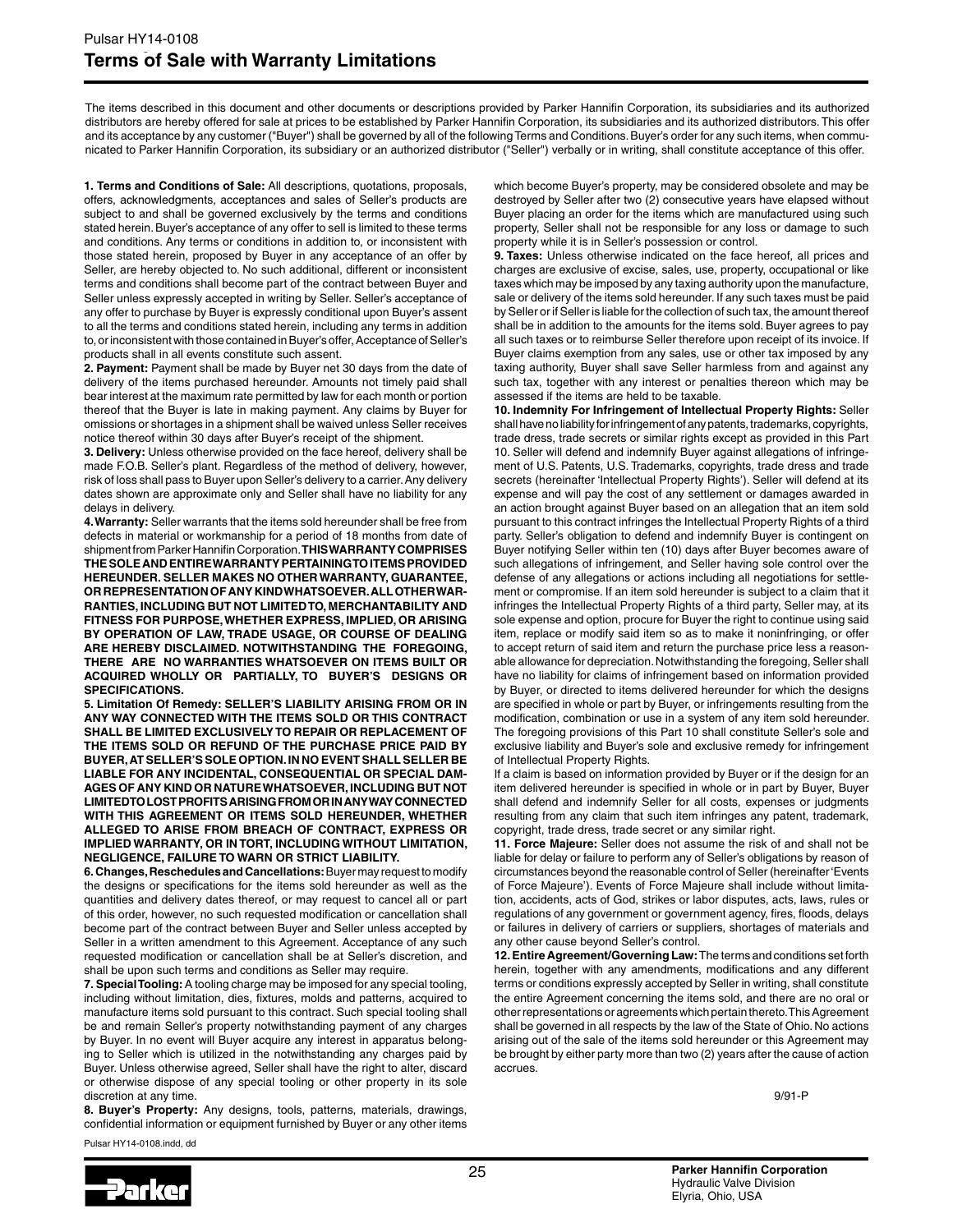![](_page_29_Picture_3.jpeg)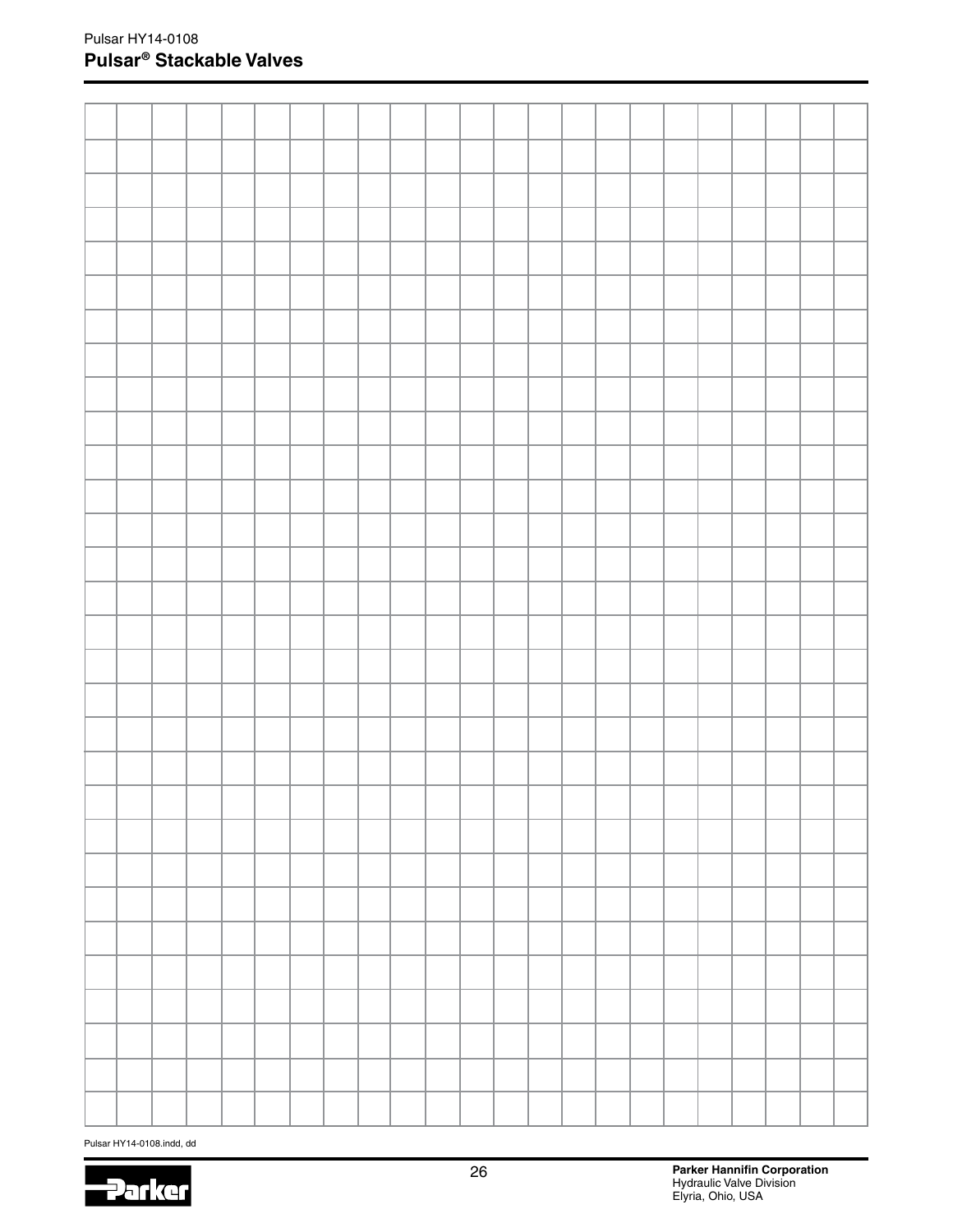# *Extensive Hydraulic Product Offering*

*Compact Hydraulics Cylinders*

#### *Accumulators*

![](_page_30_Picture_2.jpeg)

*Piston, bladder and diaphragm type accumulators, gas bottles and KleenVent reservoir isolators.*

*Filtration*

![](_page_30_Picture_5.jpeg)

*Pressure and return line filters enhances machine life, reduces maintenance and lowers costs.*

![](_page_30_Picture_8.jpeg)

*The most complete line of standard, pre-engineered, cataloged hydraulic power units in the industry.*

![](_page_30_Picture_10.jpeg)

*Self-contained with a motor, gear pump, reservoir, internal valving, load hold checks and relief valves.* www.parker.com/accumulator www.parker.com/oildyne www.parker.com/hydcyl www.parker.com/iqan

*Integrated Hydraulic Circuits*

![](_page_30_Picture_13.jpeg)

*Solutions for complex circuits that include threaded cartridge valves integrated into a single manifold.* www.parker.com/hydraulicfilter www.parker.com/ihd www.parker.com/pumpmotor www.parker.com/chelsea

*Covering the Industrial, Mobile and Truck markets, each catalog is paired with an interactive CD. Call for your comprehensive guides today. 1-800-CParker*

*gear pumps.*

*Broad line of energy- efficient hydraulic pumps that includes piston, vane and* 

![](_page_30_Picture_16.jpeg)

*Standard and custom hydraulic cylinders for industrial and mobile applications.*

*Motors*

![](_page_30_Picture_19.jpeg)

*Full line of high and low speed motors provides power up to 15,000 in-lbs of torque.*

*Rotary Actuator*

![](_page_30_Picture_22.jpeg)

*Industry leader in the design and manufacture of hydraulic rack and pinion, and vane style rotary actuators.*

![](_page_30_Picture_25.jpeg)

![](_page_30_Picture_26.jpeg)

*Hydraulic valves for virtually every hydraulic equipment application, from simple to precise control.*

www.parker.com/pumpmotor www.parker.com/mobpump www.parker.com/actuator www.parker.com/hydraulicvalve

![](_page_30_Picture_29.jpeg)

*Industrial Bulletin HY01-1000/US*

*Mobile Bulletin HY19-1001/US*

*Truck Bulletin HY19-1004/US*

#### *Electronics/Remote Controls*

![](_page_30_Picture_34.jpeg)

*Parker's unique IQAN approach combines sturdy, well-tested hardware with intelligent, flexible computing power.*

*Power Take Off*

![](_page_30_Picture_38.jpeg)

*Parker Chelsea leads the industry for engineering, innovation and performance*